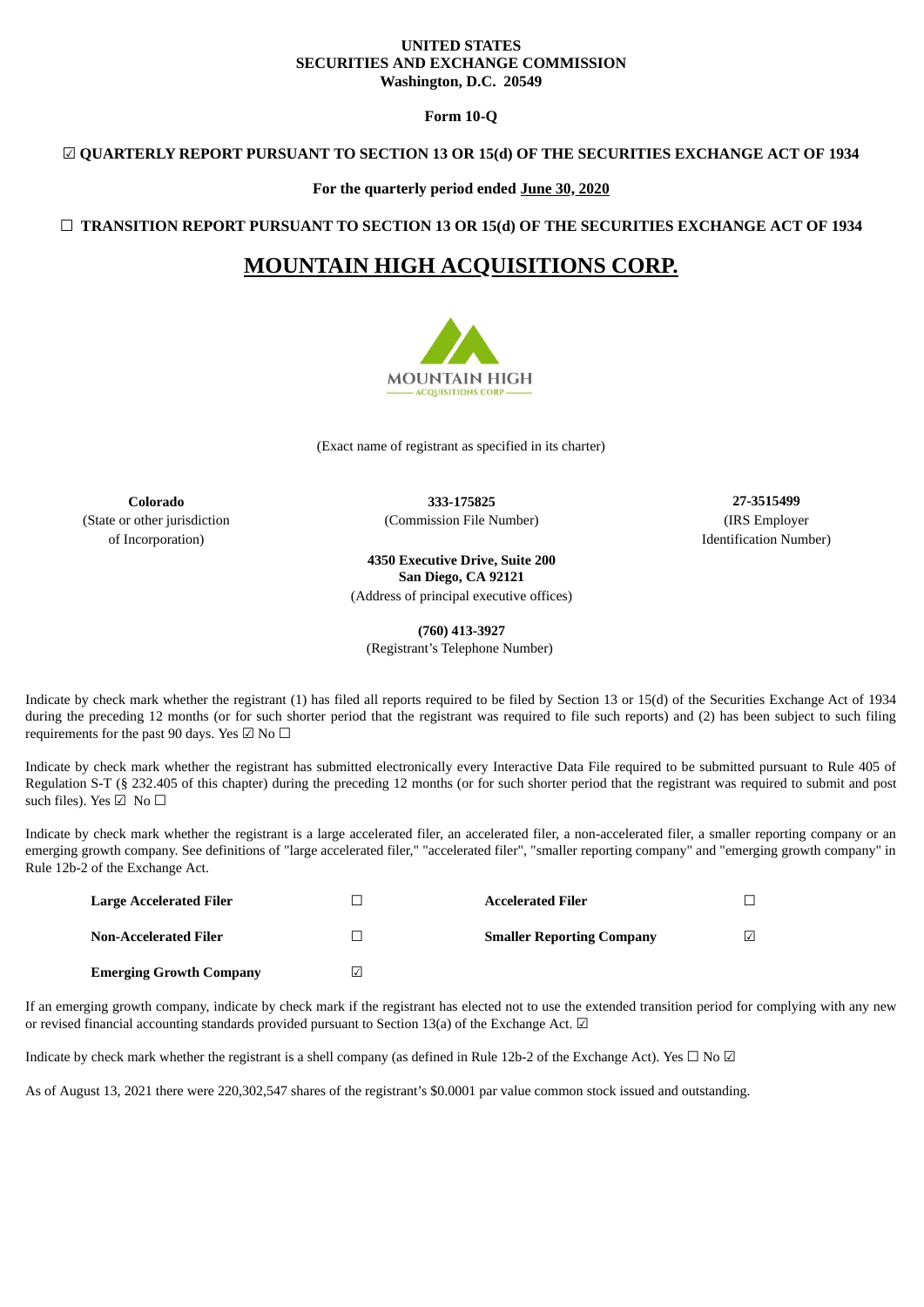# **MOUNTAIN HIGH ACQUISITIONS CORP. QUARTERLY REPORT PERIOD ENDED JUNE 30, 2020 TABLE OF CONTENTS**

# **Page No.**

#### **PART I - FINANCIAL INFORMATION**

| Item 1.  | <b>Financial Statements</b>                                                           |    |
|----------|---------------------------------------------------------------------------------------|----|
|          |                                                                                       |    |
| Item 2.  | Management's Discussion and Analysis of Financial Condition and Results of Operations | 16 |
|          |                                                                                       |    |
| Item 3.  | Quantitative and Qualitative Disclosures About Market Risk                            | 19 |
|          |                                                                                       |    |
| Item 4T. | <b>Controls and Procedures</b>                                                        | 19 |
|          |                                                                                       |    |

# **PART II - OTHER INFORMATION**

| Item 1. | <b>Legal Proceedings</b>                                    | 20 |
|---------|-------------------------------------------------------------|----|
|         |                                                             |    |
| Item1A. | <b>Risk Factors</b>                                         | 20 |
|         |                                                             |    |
| Item 2. | Unregistered Sales of Equity Securities and Use of Proceeds | 20 |
|         |                                                             |    |
| Item 3. | <b>Defaults Upon Senior Securities</b>                      | 20 |
|         |                                                             |    |
| Item 4. | <b>Mine Safety Disclosures</b>                              | 20 |
|         |                                                             |    |
| Item 5. | Other Information                                           | 20 |
|         |                                                             |    |
| Item 6. | <b>Exhibits</b>                                             | 20 |
|         |                                                             |    |
|         | Signatures                                                  | 21 |

#### **Special Note Regarding Forward-Looking Statements**

Information included in this Form 10-Q contains forward-looking statements within the meaning of Section 27A of the Securities Act of 1933, as amended ("Securities Act"), and Section 21E of the Securities Exchange Act of 1934, as amended ("Exchange Act"). This information may involve known and unknown risks, uncertainties and other factors which may cause the actual results, performance or achievements of Mountain High Acquisitions Corp. (the "Company"), to be materially different from future results, performance or achievements expressed or implied by any forward-looking statements. Forward-looking statements, which involve assumptions and describe future plans, strategies and expectations of the Company, are generally identifiable by use of the words "may," "will," "should," "expect," "anticipate," "estimate," "believe," "intend," or "project" or the negative of these words or other variations on these words or comparable terminology. These forward-looking statements are based on assumptions that may be incorrect, and there can be no assurance that these projections included in these forward-looking statements will come to pass. Actual results of the Company could differ materially from those expressed or implied by the forward-looking statements as a result of various factors. Except as required by applicable laws, the Company has no obligation to update publicly any forward-looking statements for any reason, even if new information becomes available or other events *occur in the future.*

\*Please note that throughout this Quarterly Report, and unless otherwise noted, the words "we," "our," "us," the "Company," or "MYHI" refers to *Mountain High Acquisitions Corp.*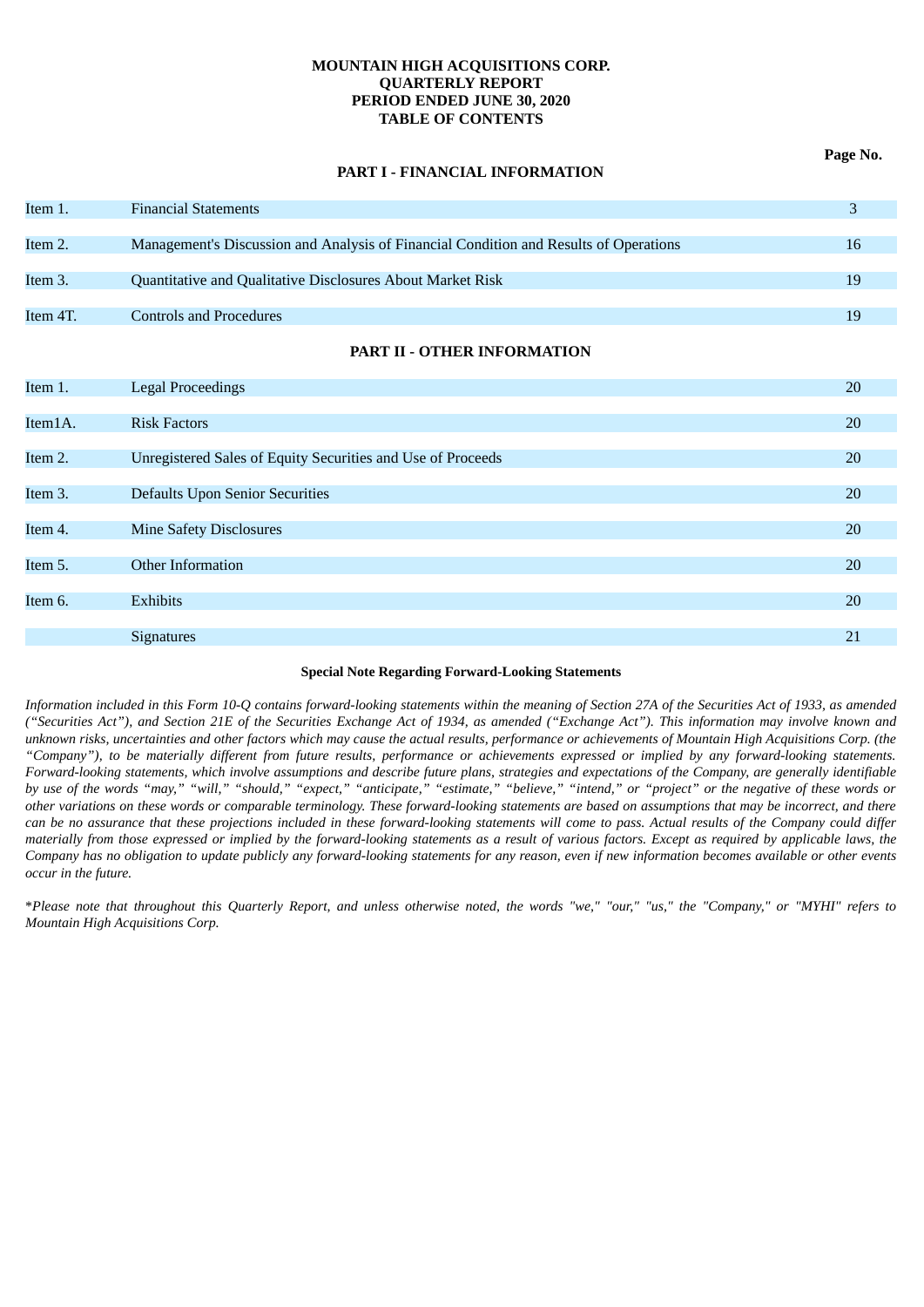# **PART I - FINANCIAL INFORMATION**

# **ITEM 1. CONSOLIDATED FINANCIAL STATEMENTS**

| <b>INDEX</b>                                                                                                   | $F-1$ |
|----------------------------------------------------------------------------------------------------------------|-------|
| Consolidated Balance Sheets as of June 30, 2020 (Unaudited) and March 31, 2020 (Audited)                       | $F-2$ |
| Consolidated Statement of Operations for the Three Months Ended June 30, 2020 and June 30, 2019 (Unaudited)    | $F-3$ |
| Consolidated Statement of Stockholders' Equity (Deficit) for the Three Months Ended June 30, 2020 and June 30, | $F-4$ |
| 2019                                                                                                           |       |
| Consolidated Statements of Cash Flows for the Three Months Ended June 30, 2020 and June 30, 2019               | $F-5$ |
| (Unaudited)                                                                                                    |       |
| Motos to the Consolidated Einengial Ctatements (Hnoudited)                                                     | E C   |

Notes to the Consolidated Financial Statements (Unaudited) F-6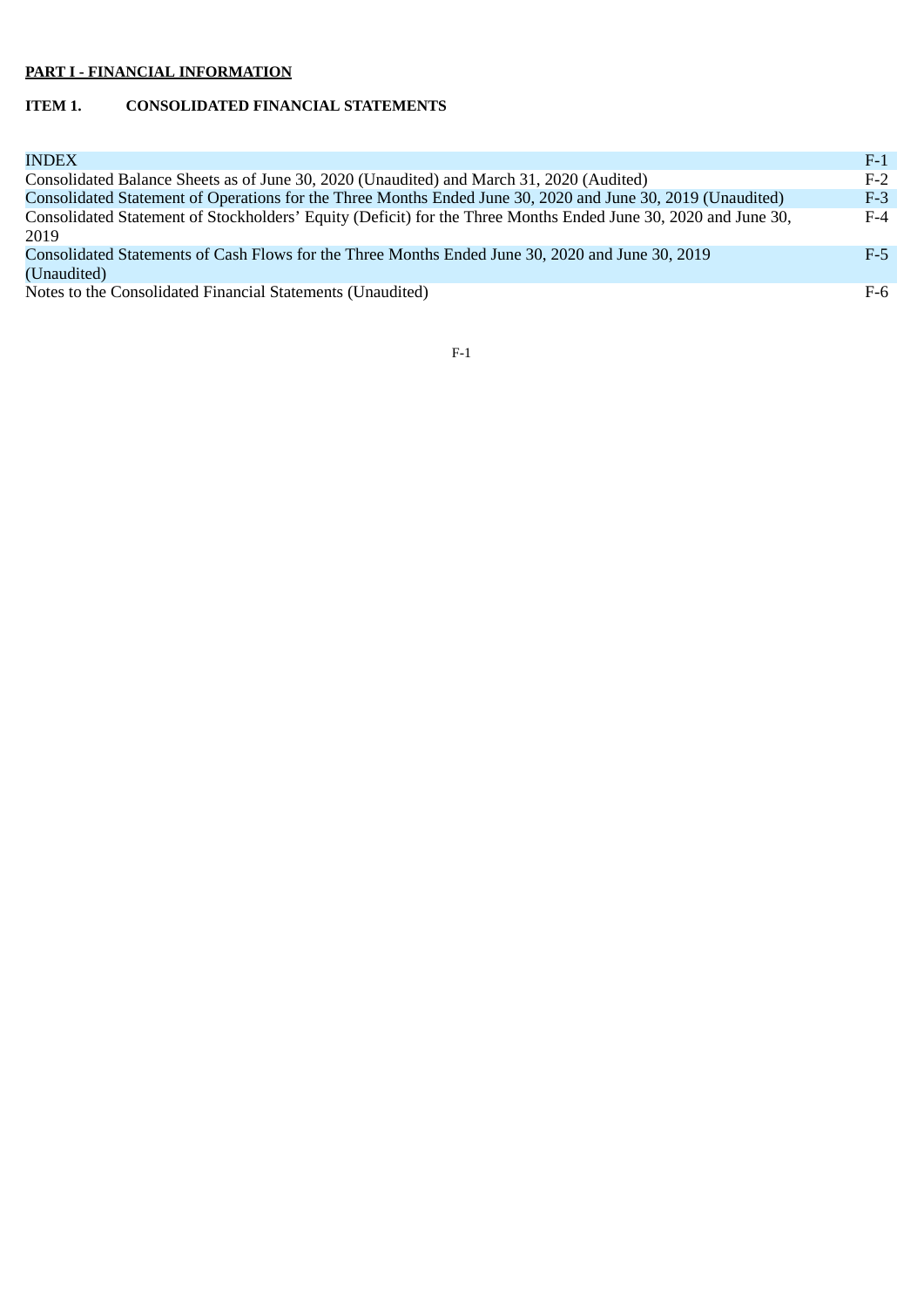# **MOUNTAIN HIGH ACQUISITIONS CORP. CONSOLIDATED BALANCE SHEETS**

|                                                | June 30, 2020 |         | March 31, 2020 |           |
|------------------------------------------------|---------------|---------|----------------|-----------|
|                                                |               |         |                | (Audited) |
| <b>ASSETS</b>                                  |               |         |                |           |
|                                                |               |         |                |           |
| <b>CURRENT ASSETS</b>                          |               |         |                |           |
| Cash and cash equivalents                      | \$            | 3,154   | \$             | 5,542     |
| Prepaids                                       |               | 5,000   |                | 7,500     |
| Deposits                                       |               |         |                | 5,652     |
| Notes receivable-current                       |               | 47,341  |                | 46,533    |
| TOTAL CURRENT ASSETS                           |               | 55,495  |                | 65,227    |
| <b>OTHER ASSETS</b>                            |               |         |                |           |
| Notes receivable - long term                   |               | 18,467  |                | 26,828    |
| <b>TOTAL OTHER ASSETS</b>                      |               | 18,467  |                | 26,828    |
| FIXED ASSETS (NET)                             |               | 107,873 |                | 115,835   |
| <b>TOTAL ASSETS</b>                            |               | 181,836 | \$             | 207,890   |
|                                                |               |         |                |           |
| LIABILITIES AND STOCKHOLDERS' EQUITY (DEFICIT) |               |         |                |           |

| <b>CURRENT LIABILITIES</b>                                                       |               |    |              |
|----------------------------------------------------------------------------------|---------------|----|--------------|
| Accounts payable                                                                 | \$<br>44,369  | S. | 4,473        |
| Accounts payable - related party                                                 | 326           |    | 305          |
| Accrued liabilities - related party                                              | 427           |    |              |
| Accrued interest                                                                 |               |    | 2,474        |
| Notes payable - related party                                                    | 50,000        |    |              |
| Convertible notes payable, net of discounts \$0 and \$0 as of June 30, 2020 and  |               |    |              |
| March 31, 2020, respectively                                                     |               |    | 90,656       |
| Derivative Liability                                                             |               |    | 111,181      |
| TOTAL CURRENT LIABILITIES                                                        | 95,122        |    | 209,089      |
|                                                                                  |               |    |              |
| STOCKHOLDERS' EQUITY (DEFICIT):                                                  |               |    |              |
| Preferred stock, \$0.0001 par value; 250,000,000 shares authorized, 100,000 and  |               |    |              |
| 100,000 shares issued and outstanding as of June 30, 2020 and March 31, 2020     |               |    |              |
| respectively                                                                     | 10            |    | 10           |
| Common stock, \$0.0001 par value; 500,000,000 shares authorized, 232,435,605 and |               |    |              |
| 220,685,605 shares issued and outstanding as of June 30, 2020 and March 31,      |               |    |              |
| 2020 respectively                                                                | 23,244        |    | 22,069       |
| Additional paid in capital                                                       | 15,680,470    |    | 15,587,645   |
| Accumulated (deficit)                                                            | (15,617,010)  |    | (15,610,923) |
| TOTAL STOCKHOLDERS' EQUITY (DEFICIT)                                             | 86,714        |    | (1,199)      |
| TOTAL LIABILITIES AND STOCKHOLDERS' EQUITY (DEFICIT)                             | \$<br>181,836 | \$ | 207,890      |
|                                                                                  |               |    |              |

The accompanying notes are an integral part of these consolidated financial statements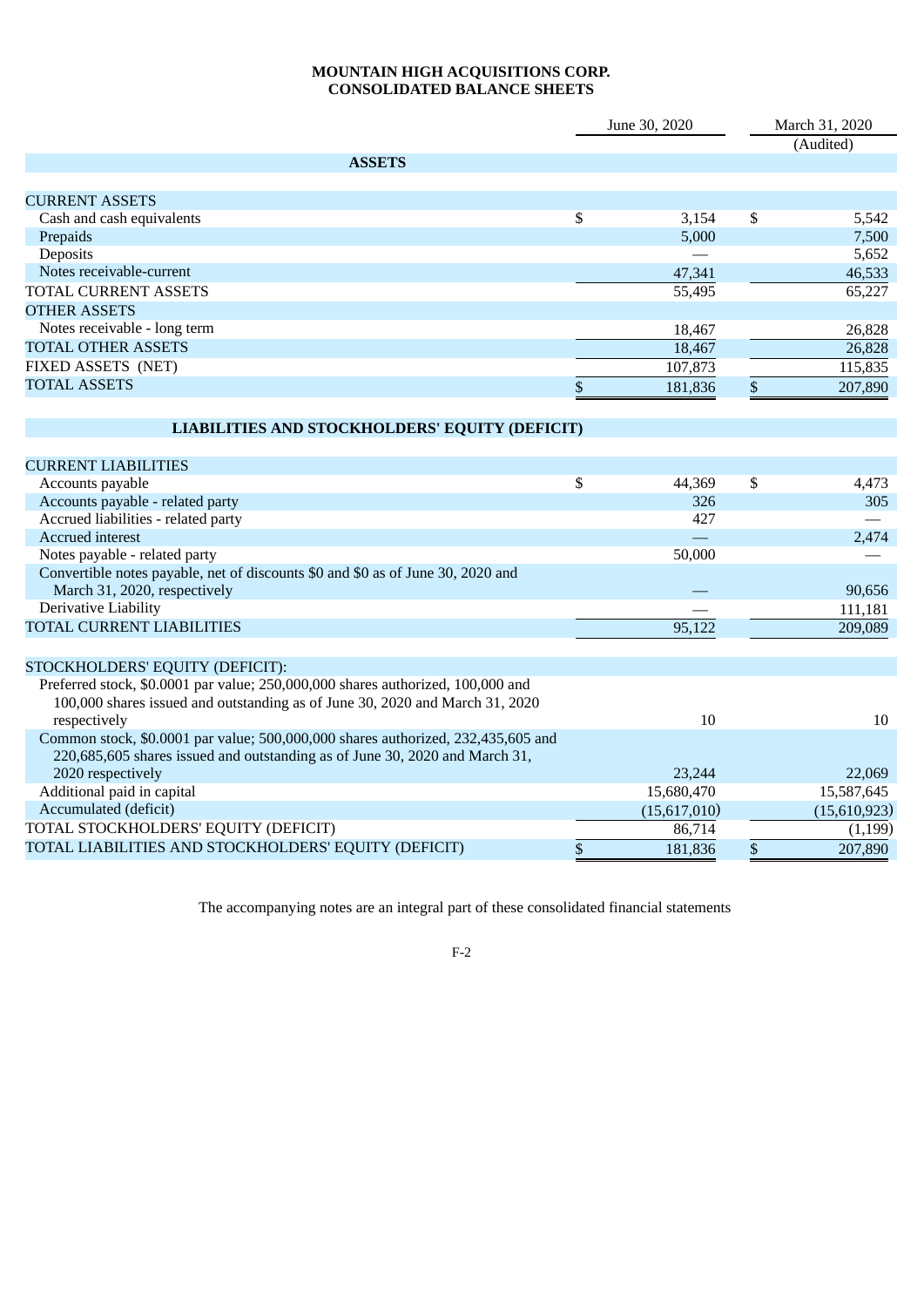# **MOUNTAIN HIGH ACQUISITIONS CORP. CONSOLIDATED STATEMENT OF OPERATIONS (UNAUDITED)**

|                                                         |             | <b>For the Three Months ended</b><br><b>June 30,</b> |  |  |  |
|---------------------------------------------------------|-------------|------------------------------------------------------|--|--|--|
|                                                         | 2020        | 2019                                                 |  |  |  |
| Operating expenses                                      |             |                                                      |  |  |  |
| Depreciation                                            | 7,961       | 19,711                                               |  |  |  |
| Officer and director fees                               | 33,379      | 22,500                                               |  |  |  |
| Professional fees                                       | 47,817      | 33,643                                               |  |  |  |
| Selling, general and administrative expenses            | 27,846      | 11,085                                               |  |  |  |
| Total operating expenses                                | 117,003     | 86,939                                               |  |  |  |
| (Loss) from operations                                  | (117,003)   | (86,939)                                             |  |  |  |
| Other income (expense)                                  |             |                                                      |  |  |  |
| <b>Interest Expense:</b>                                |             |                                                      |  |  |  |
| Amortization of convertible debt discounts              |             | (12,500)                                             |  |  |  |
| <b>Interest Expense</b>                                 | (1,050)     | (3, 135)                                             |  |  |  |
| Gain on derivative liability                            | 111,181     |                                                      |  |  |  |
| Other income (expense)                                  | 785         | 1,327                                                |  |  |  |
| Total other income (expense)                            | 110,916     | (14, 308)                                            |  |  |  |
| Net income (loss)                                       | (6,087)     | (101, 247)<br>\$                                     |  |  |  |
| Net Income (loss) per share-basic                       |             |                                                      |  |  |  |
| Continuing operations                                   | (0.00)      | (0.00)                                               |  |  |  |
| Net Income (loss) per share-diluted                     |             |                                                      |  |  |  |
| Continuing operations                                   | (0.00)      | (0.00)                                               |  |  |  |
| Weighted average shares outstanding - basic and diluted | 229,336,705 | 207,314,117                                          |  |  |  |

The accompanying notes are an integral part of these consolidated financial statements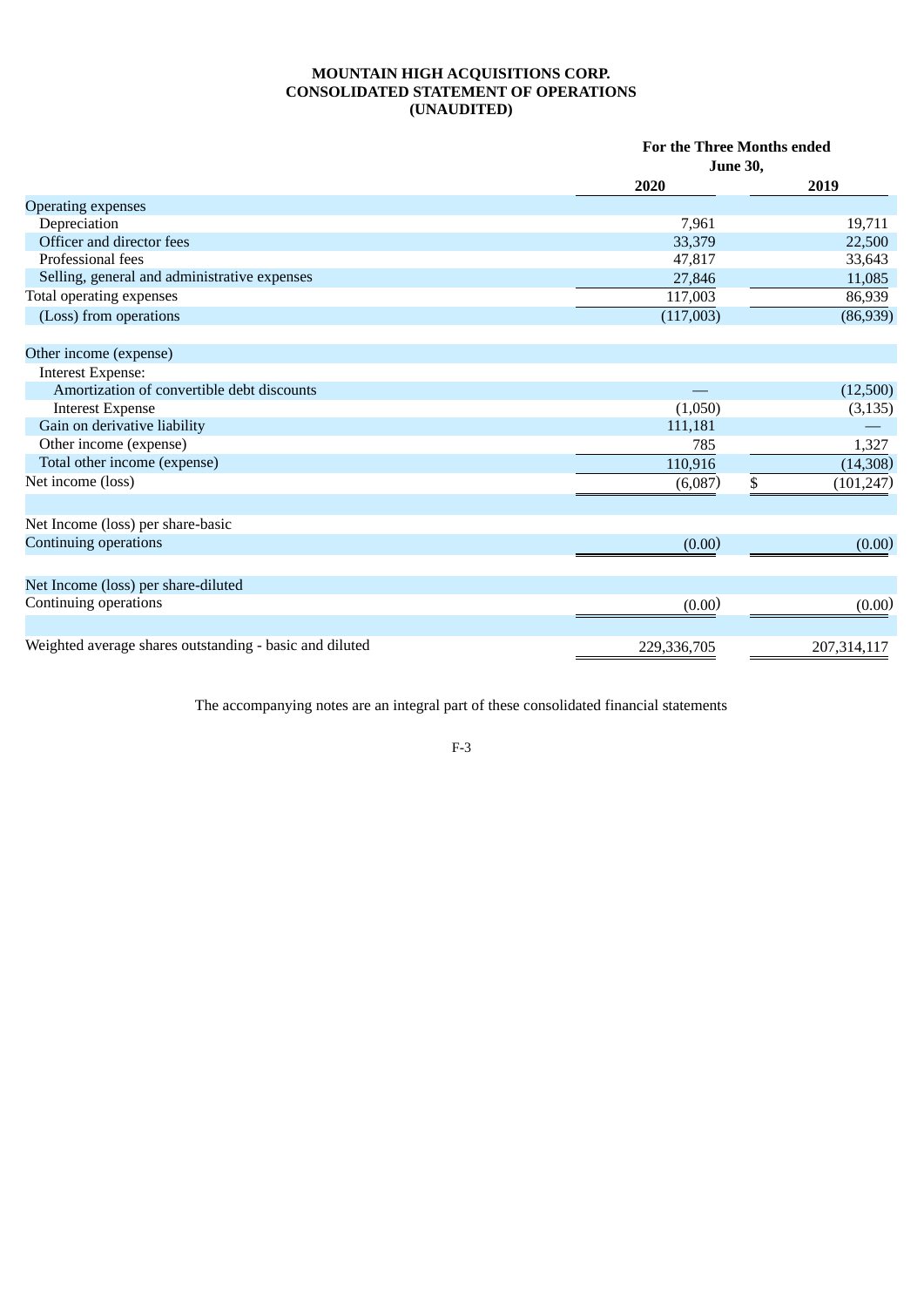# **MOUNTAIN HIGH ACQUISITIONS CORP. CONSOLIDATED STATEMENT OF STOCKHOLDERS' EQUITY (DEFICIT) FOR THE THREE MONTHS ENDED JUNE 30, 2020 AND 2019**

|                               |                           |              |    |               |                                |                   |                  |  |   | <b>Total</b>         |
|-------------------------------|---------------------------|--------------|----|---------------|--------------------------------|-------------------|------------------|--|---|----------------------|
|                               | <b>Series B Preferred</b> |              |    |               |                                | <b>Additional</b> |                  |  |   | <b>Shareholders'</b> |
|                               |                           | <b>Stock</b> |    |               | Paid-in<br><b>Common Stock</b> |                   | Accumulated      |  |   | <b>Equity</b>        |
|                               | <b>Shares</b>             | Amount       |    | <b>Shares</b> | <b>Amount</b>                  | <b>Capital</b>    | <b>Deficit</b>   |  |   | (Deficit)            |
| <b>Balance March 31, 2020</b> | 100,000                   |              | 10 | 220,685,605   | 22,069                         | 15,587,645        | (15,610,923)     |  |   | (1,199)              |
| Share purchase agreement      |                           |              |    | 11,750,000    | \$1,175                        | 92,825            |                  |  | Œ | 94,000               |
| Net (loss)                    |                           |              |    |               |                                |                   | $(6,087)$ \$     |  |   | (6,087)              |
| <b>Balance June 30, 2020</b>  | 100,000                   |              | 10 | 232,435,605   | 23,244                         | 15.680.470        | (15.617.010)     |  |   | 86,714               |
|                               |                           |              |    |               |                                |                   |                  |  |   |                      |
| <b>Balance March 31, 2019</b> | 100,000                   |              | 10 | 203,832,914   | \$20,383                       | \$15,257,436      | \$(15, 125, 387) |  |   | 152,442              |
| Note payable conversion       |                           |              |    | 4,686,780     | 469                            | 64.531            |                  |  |   | 65,001               |
| Net (loss)                    |                           |              |    |               |                                |                   | (101, 247)       |  |   | (101, 247)           |
| <b>Balance June 30, 2019</b>  | 100,000                   |              | 10 | 208.519.694   | \$20,852                       | \$15,321,967      | \$(15,226,634)   |  |   | 116,196              |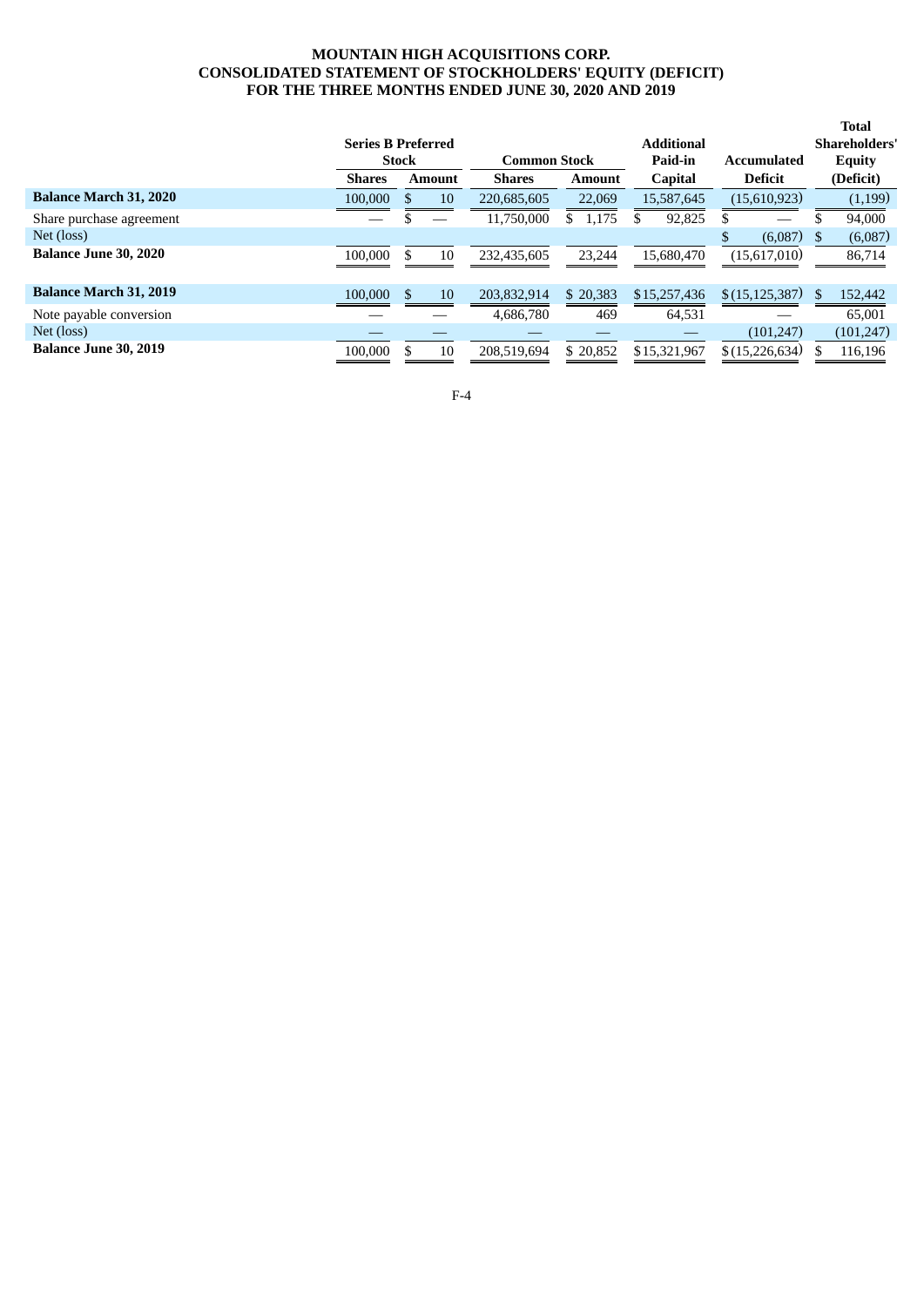# **MOUNTAIN HIGH ACQUISITIONS CORP. CONSOLIDATED STATEMENT OF CASH FLOWS (UNAUDITED)**

| 2020<br><b>CASH FLOWS FROM OPERATING ACTIVITIES</b>                        | 2019<br>(101, 247) |
|----------------------------------------------------------------------------|--------------------|
|                                                                            |                    |
|                                                                            |                    |
| \$<br>(6,087)<br>Net (loss)                                                |                    |
| Adjustment to reconcile net loss to net Cash used in operating activities: |                    |
| Depreciation and amortization<br>7,962                                     | 19,711             |
| Original issue discount                                                    | 12,500             |
| Changes in operating assets and liabilities:                               |                    |
| Increase/(decrease) in accounts payable<br>39,895                          | (17, 412)          |
| (Increase)/decrease in accounts payable related party<br>21                |                    |
| (Increase)/decrease in accrued liability related party<br>427              |                    |
| Decrease in derivative liability<br>(111, 181)                             |                    |
| 2,500<br>Change in prepaid                                                 |                    |
| Decrease in other assets - deposits<br>5,652                               |                    |
| Change in other receivables<br>7,553                                       | 11,179             |
| Increase/(decrease) in accrued liabilities                                 |                    |
| 870<br>Interest expense                                                    | 3,135              |
| Net cash provided (used) by operating activities<br>(52, 388)              | (72, 134)          |
| <b>CASH FLOWS FROM INVESTING ACTIVITIES</b>                                |                    |
| <b>Fixed Assets</b>                                                        |                    |
| Deposit on sale of equipment                                               | 50,000             |
| Net cash provided by investing activities                                  | 50,000             |
|                                                                            |                    |
| <b>CASH FLOWS FROM FINANCING ACTIVITIES</b>                                |                    |
| Note conversions                                                           |                    |
| Proceeds from notes payable<br>50,000                                      |                    |
| Proceeds from borrowings                                                   | 100,000            |
| Net cash (used) provided by financing activities<br>50,000                 | 100,000            |
| NET INCREASE (DECREASE) IN CASH AND CASH EQUIVALENTS<br>(2,388)            | 77,866             |
| <b>CASH AND CASH EQUIVALENTS</b>                                           |                    |
| Beginning of the period<br>5,542                                           | 767                |
| End of the period<br>\$<br>3,154                                           | 78,633             |
|                                                                            |                    |
| Supplemental disclosures of cash flow information                          |                    |
| Taxes paid<br>\$                                                           |                    |
| Interest paid                                                              |                    |

The accompanying notes are an integral part of these consolidated financial statements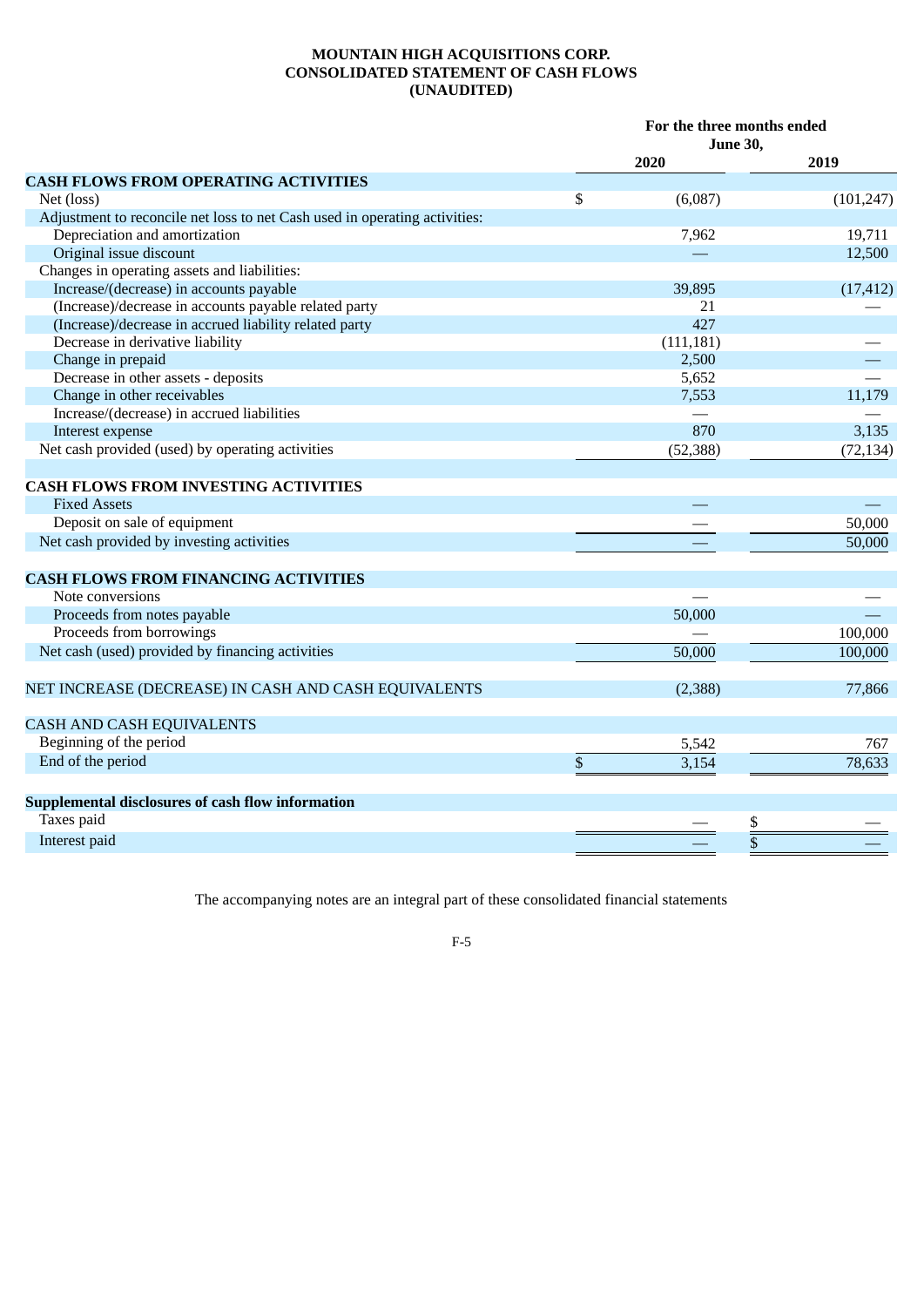### **Note 1 - Organization and Basis of Presentation**

#### Organization and Line of Business

Prior to January 1, 2020, the Company was in the business of providing infrastructure assets to licensed producers, processors and retailers engaged in the cannabis industry. Due to the restrictive regulatory and operational challenges the Company faced in that business it was decided to pivot entirely away from cannabis and instead focus on opportunities in the Personal protective equipment industry.

On May 22, 2016, the Company completed the acquisition of Greenlife Botanix ("Greenlife") a Colorado corporation. The Company issued 10,000,000 restricted shares of its common stock to the shareholders of Greenlife in exchange for their 100% interest in Greenlife. The shares were valued at the market value on the date of issuance, \$0.23, for a total consideration of \$2,300,000. The amount paid for Greenlife was recorded as Goodwill due to the start up nature of Greenlife and the minimal net assets of Greenlife at the time of acquisition. Subsequent to the purchase of Greenlife the Company executed a rescission agreement with Freedom Seed and Feed, "FSF", which prevented Greenlife from becoming a fully integrated cosmetic company. Due to the rescission of FSF and the remarketing of the Greenlife product line the Company evaluated the book value of the asset and elected to impair the goodwill value of Greenlife and expensed the \$2,300,000 book value in the year ended March 31, 2017.

On March 31, 2020, the Company sold its 100% interest in GreenLife to Evolution Equities Corporation, a Nevada Corporation for the sum of \$1.00. At the time of the sale, GreenLife had no assets and had liabilities in the amount of \$201,445. Of the liabilities that were in GreenLife, \$138,945 were owed to Brent McMahon, a related party. The gain on deconsolidation has been reflected as an increase in Additional Paid in Capital of \$201,445 as the transaction was with a related party controlled by a stockholder in the company, resulting in the effective treatment of the gain as a stockholder contribution. The company assesses its joint ventures and partnerships at inception to determine if any meet the qualifications of a variable interest entity ("VIE") in accordance with Accounting Standards Codification ("ASC") 810, "Consolidation." If a joint venture or partnership is a VIE and the company is the primary beneficiary, the joint venture or partnership is fully consolidated. Management has determined GreenLife does not meet the definition of a business under ASC 805 and is therefore not subject to VIE guidance and should remain deconsolidated after the sale date. Furthermore, the Company forgave the balance of \$50,000 due from Greenlife on the transaction date, resulting in at \$50,000 loss.

In May 2017, the Company formed MYHI-AZ , an Arizona Corporation to acquire equipment to service the growing cannabis industry. In September 2017, the Company entered into a consulting agreement with D9 Manufacturing, "D9," to provide D9 customers with infrastructure equipment. Also, in September 2017, MYHI-AZ purchased 2 intermodal grow containers from D9 to be used in a grow operation in Arizona. MYHI-AZ leased the grow containers to D9 for 3 years with the right to extend the lease for an additional 2 years. The lease began August 15, 2017. The lease provided for a monthly lease rate of \$20,000 a month and required advance payment for operating supplies and expenses. The monthly lease rate was recorded as Revenue and an Account Receivable while the advances were recorded as Other Receivable. The monthly lease payments were to commence on harvesting of the first crop. The containers were planted in October 2017 with an expected harvest in January 2018. The initial grow operation encountered a power failure which ultimately resulted in the loss of the crop. The loss of this crop resulted in a deferral of collection of the lease rental payments and the operating cost payments. The power failure highlighted electrical issues with the facility where the containers were being used and improvements to the containers that could be made. The container improvements and facility power requirement issue took a few months to resolve.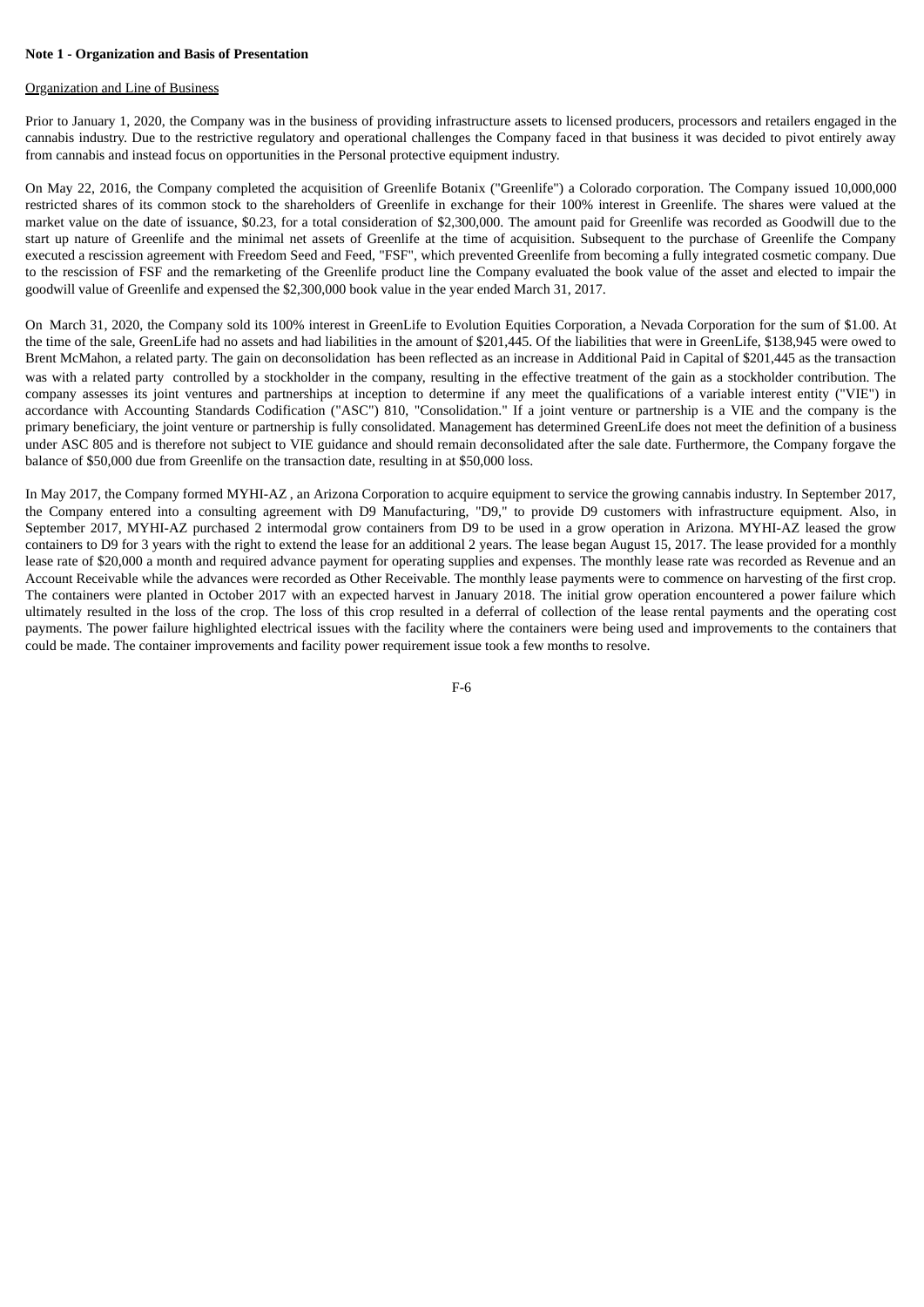Effective June 5, 2018, MYHI-AZ and D9 agreed to convert the current amount due under the operating lease, representing \$150,000 in lease payments and \$22,294 in operating expenses, into a \$135,000 note payable, (the "Note"), with a term of 3 years and interest rate of 7% per annum, and to capitalize \$35,000 for improvements to the containers. The first payment on the Note was due October 3, 2018. The Parties also agreed to terminate the current lease effective March 31, 2018 and replace it with a new lease beginning July 1, 2018 with lease payments of \$5,000 per month beginning November 1, 2018. This replacement lease was terminated on March 31, 2019 as D9 was unable to successfully complete a harvest. due to the ongoing power problems and a shift in the focus of their company to extraction only. The Note however remains in full force and effect. During the three month period ended June 30, 2019, the Company decided to sell the containers to generate capital to finance its own change in focus to extraction. On August 20, 2019, the Company completed the sale of the containers for proceeds of \$100,000 (see note 5).

On August 18, 2018, the Company entered into an Exchange Agreement (the "Exchange Agreement") with Alchemy Capital LLC ("Alchemy") pursuant to which Alchemy, the sole shareholder of One Lab Co ("Labco "), a Nevada Corporation agreed to exchange 100% of the capital stock of Labco for 88,000,000 restricted shares of the Company (the "MYHI Shares"). The Exchange Agreement called for the issuance of 20,000,000 MYHI Shares at Closing and 68,000,000 MYHI Shares after certain equipment under order by Labco at the time (the "Equipment") was delivered pursuant to a Lease Agreement (the "Lease") between Labco and Workforce Labor Solutions, LLC ("the Lessee"). The Equipment consists of a state-of-the-art intermodal extraction laboratory, engineered and designed specifically for processing cannabis. The Lease calls for monthly payments of \$25,000 and has a five year term commencing November 1, 2018 with an option to renew for a second five year term. As of March 31, 2020, the Lessee was in arrears on the lease. The Company has been in constant discussion with the Lessee regarding this delinquency but has been unable to come to a resolution of the matter. The Company intends to terminate the lease agreement immediately and to relocate the equipment at the earliest opportunity.

In conjunction with the acquisition of One Lab Co and its tangible assets including the Equipment and the Lease, the Company also acquired intangible assets such as industry relationships, access to capital resources and acquisition opportunities. These intangible assets were classified as Goodwill. MYHI issued the 88,000,000 shares of restricted common stock in accordance with the terms of the Exchange Agreement and recorded the acquisition of the Equipment at a cost value of \$159,666 and Goodwill of \$4,605,134. As of March 31, 2019, the intangible asset was fully impaired.

#### Going Concern

The accompanying consolidated financial statements have been prepared in conformity with accounting principles generally accepted in the United States of America, which contemplate continuation of the Company as a going concern. The Company has incurred a net loss of \$6,087 for the three months ended June 30, 2020 and has an accumulated deficit of \$15,617,010. These conditions raise substantial doubt as to the Company's ability to continue as a going concern. These consolidated financial statements do not include any adjustments that might result from the outcome of this uncertainty. These consolidated financial statements do not include any adjustments relating to the recoverability and classification of recorded asset amounts, or amounts and classification of liabilities that might be necessary should the Company be unable to continue as a going concern. Management plans to continue to raise capital to fund the Company's operations and believes that it can continue to raise equity or debt financing to support its operations until the Company is able to generate positive cash flow from operations.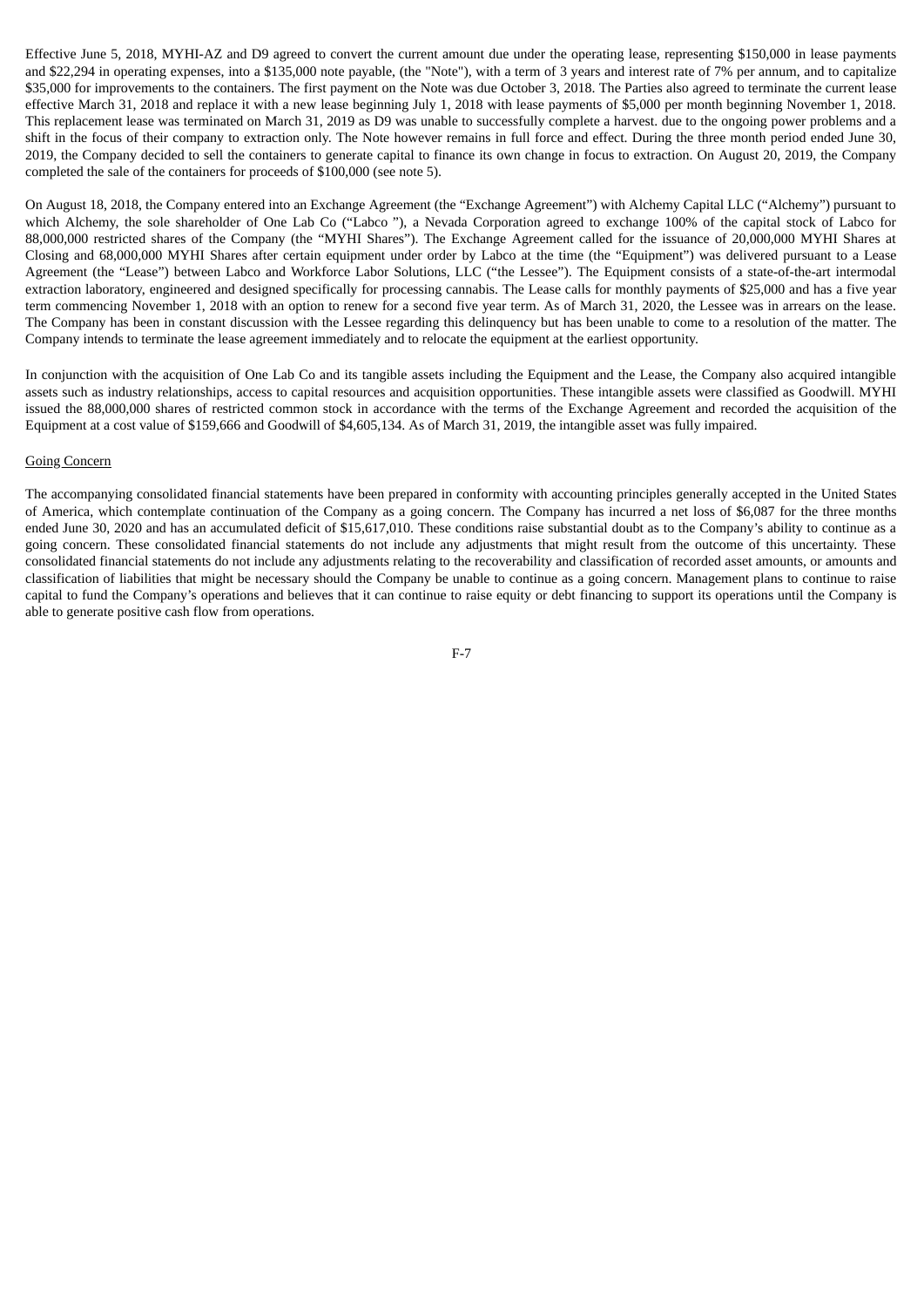### **Note 2 – Summary of Significant Accounting Policies**

#### Basis of Presentation

The accompanying consolidated financial statements have been prepared in conformity with accounting principles generally accepted in the United States of America ("US GAAP"). The accompanying consolidated financial statements have been presented in United States Dollars (\$ or "USD"). The fiscal year end is March 31.

#### Principles of Consolidation

The accounts of the Company and its wholly–owned subsidiaries MYHI-AZ and One Lab Co are included in the accompanying consolidated financial statements. All intercompany balances and transactions were eliminated on consolidation.

#### Use of Estimates

The preparation of financial statements in conformity with US GAAP requires management to make estimates and assumptions. These estimates and assumptions affect the reported amounts of assets and liabilities and disclosure of contingent assets and liabilities at the date of the financial statements and the reported amounts of revenues and expenses during the reporting period. Actual results could differ from those estimates. It is possible that accounting estimates and assumptions may be material to the Company due to the levels of subjectivity and judgment involved.

#### Fair Value of Financial Instruments

Fair value is the price that would be received from selling an asset or paid to transfer a liability (an exit price) in the principal or most advantageous market for the asset or liability in an orderly transaction between market participants as of the measurement date. Applicable accounting guidance provides a hierarchy for inputs used in measuring fair value that prioritize the use of observable inputs over the use of unobservable inputs, when such observable inputs are available. The three levels of inputs that may be used to measure fair value are as follows:

- Level 1 Quoted prices in active markets for identical assets or liabilities.
- Level 2 Observable inputs other than Level 1 prices, such as quoted prices for similar assets or liabilities, quoted prices in markets with insufficient volume or infrequent transactions (less active markets), or model-driven valuations in which all significant inputs are observable or can be derived principally from, or corroborated with, observable market data.
- Level 3 Fair value is derived from valuation techniques in which one or more significant inputs are unobservable, including assumptions and judgments made by the Company.

Assets and liabilities are classified based on the lowest level of input that is significant to the fair value measurements. The Company reviews the fair value hierarchy classification on a quarterly basis. Changes in the observable inputs may result in a reclassification of assets and liabilities within the three levels of the hierarchy outlined above.

The carrying amounts of certain financial instruments, such as cash equivalents, short term investments, accounts receivable, accounts payable and accrued liabilities, approximate fair value due to their relatively short maturities.

### **Concentrations**

For the quarter ended June 30, 2020 and 2019, one customer accounted for nil% and 100%, respectively, of the Company's revenues.

## Cash and Cash Equivalents

Cash and cash equivalents include cash on hand and cash in time deposits, certificates of deposit and all highly liquid debt instruments with original maturities of three months or less. Financial instruments that potentially subject the Company to concentration of credit risk consist principally of cash deposits. Accounts at each institution are insured by the Federal Deposit Insurance Corporation ("FDIC") up to \$250,000. At June 30, 2020 and March 31, 2020, the Company had \$0 and \$0 in excess of the FDIC insured limit, respectively.

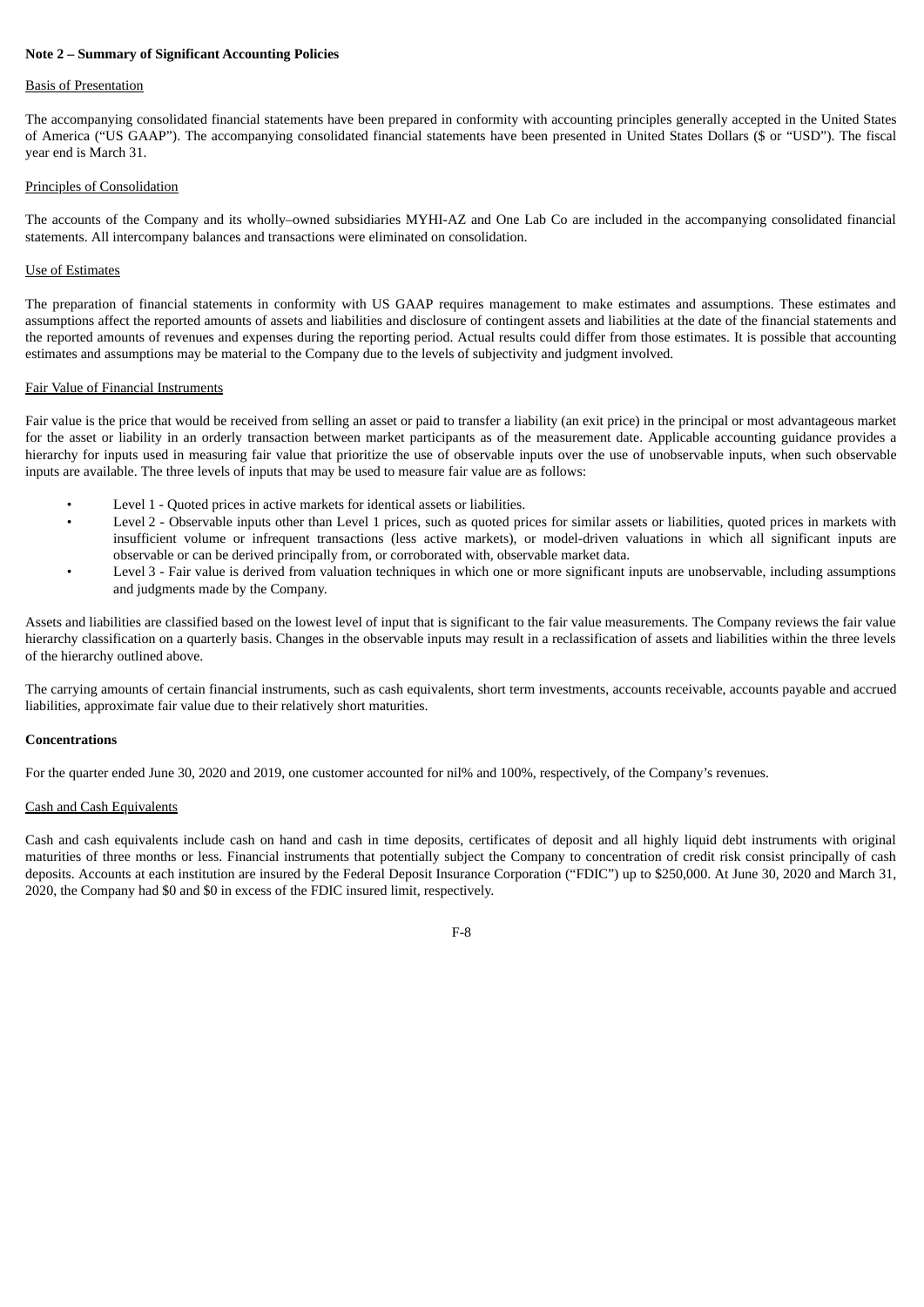#### Revenue Recognition

As of January 1, 2018, we adopted ASU No. 2014-09, "Revenue from Contracts with Customers" (ASU 2014-09). Leasing revenue recognition is specifically excluded and therefore the new standard is only applicable to service fee and consulting revenue. A five-step model has been introduced for an entity to apply when recognizing revenue. The new guidance also includes enhanced disclosure requirements. The guidance was effective January 1, 2018. The adoption did not have an impact on our financial statements.

Under ASC 606, an entity recognizes revenue when its customer obtains control of promised goods or services, in an amount that reflects the consideration which the entity expects to receive in exchange for those goods or services. To determine the appropriate amount of revenue to be recognized for arrangements determined to be within the scope of ASC 606, the Company performs the following five steps: (i) identification of the promised goods or services in the contract; (ii) determination of whether the promised goods or services are performance obligations including whether they are distinct in the context of the contract; (iii) measurement of the transaction price, including the constraint on variable consideration; (iv) allocation of the transaction price to the performance obligations; and (v) recognition of revenue when (or as) the Company satisfies each performance obligation. The Company only applies the five-step model to contracts when it is probable that the entity will collect consideration it is entitled to in exchange for the goods or services it transfers to the customer.

Revenue represents lease revenue for the grow containers pursuant to the Company's lease with D9 and extraction equipment lease pursuant to the Labco share exchange agreement. For the three months ended June 30, 2020 the Company recorded no revenue.

#### Fixed Assets

Fixed Assets are stated at cost. Depreciation is provided on fixed assets using the straight-line method over an estimated service life of five years for equipment.

The cost of normal maintenance and repairs is charged to operating expenses as incurred. Material expenditures which increase the life of an asset are capitalized and depreciated over the estimated remaining useful life of the asset.

Long-lived assets, which include property, equipment, goodwill and identifiable intangible assets, are reviewed for impairment whenever events or changes in business circumstances indicate impairment may exist. If the Company determines that the carrying value of a long-lived asset may not be recoverable, a permanent impairment charge is recorded for the amount by which the carrying value of the long-lived asset exceeds its estimated fair value. If an initial assessment indicates it is more likely than not an impairment may exist, it is evaluated by comparing the unit's estimated fair value to its carrying value. Fair value is generally estimated using an income approach that discounts estimated future cash flows using discount rates judged by management to be commensurate with the applicable risk. Estimates of future sales, operating results, cash flows and discount rates are subject to changes in the economic environment, including such factors as the general level of market interest rates, expected equity market returns and the volatility of markets served, particularly when recessionary economic circumstances continue for an extended period of time. Management believes the estimates of future cash flows and fair values are reasonable; however, changes in estimates due to variance from assumptions could materially affect the evaluations.

Fixed assets as of June 30, 2020, have not been impaired.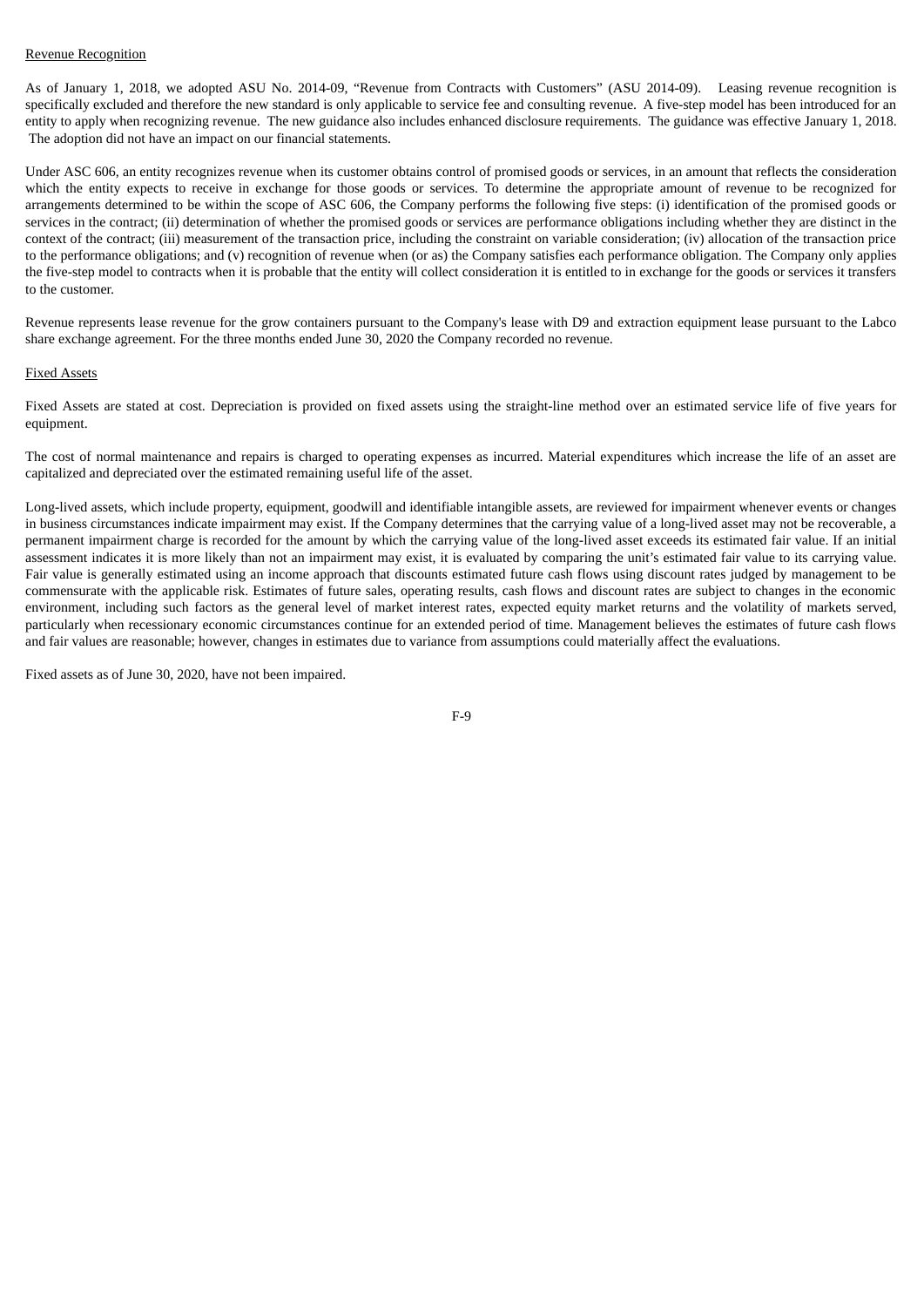# Intangible Assets

The Company accounts for intangibles in accordance with ASC 350, Intangible-Goodwill and Other. The Company evaluates intangibles, at a minimum, on an annual basis and whenever events and changes in circumstances suggest that the carrying amount may not be recoverable. Impairment of intangibles is tested by comparing the carrying amount to the fair value. The fair values are estimated using undiscounted projected net cash flows. If the carrying amount exceeds its fair value, intangibles are considered impaired and a second step is performed to measure the amount of impairment loss, if any. The Company evaluates the impairment of intangibles as of the end of each fiscal year or whenever events or changes in circumstances indicate that an intangible asset's carrying amount may not be recoverable. These circumstances include:

- a significant decrease in the market value of an asset;
- a significant adverse change in the extent or manner in which an asset is used; or
- an accumulation of costs significantly in excess of the amount originally expected for the acquisition of an asset.

#### Income Taxes

The Company accounts for income taxes in accordance with ASC Topic 740, *Income Taxes*. ASC 740 requires a company to use the asset and liability method of accounting for income taxes, whereby deferred tax assets are recognized for deductible temporary differences, and deferred tax liabilities are recognized for taxable temporary differences. Temporary differences are the differences between the reported amounts of assets and liabilities and their tax bases. Deferred tax assets are reduced by a valuation allowance when, in the opinion of management, it is more likely than not that some portion, or all of, the deferred tax assets will not be realized. Deferred tax assets and liabilities are adjusted for the effects of changes in tax laws and rates on the date of enactment.

Under ASC 740, a tax position is recognized as a benefit only if it is "more likely than not" that the tax position would be sustained in a tax examination, with a tax examination being presumed to occur. The amount recognized is the largest amount of tax benefit that is greater than 50% likely of being realized on examination. For tax positions not meeting the "more likely than not" test, no tax benefit is recorded. The portion of the benefits associated with tax positions taken that exceeds the amount measured as described above is reflected as a liability for unrecognized tax benefits in the balance sheets along with any associated interest and penalties that would be payable to the taxing authorities upon examination. Applicable interest and penalties associated with unrecognized tax benefits are classified as additional income taxes in the statements of operations. The open tax years are 2013, 2014, 2015, 2016, 2017, 2018 and 2019.

The Company has no tax positions at June 30, 2020 and 2019, for which the ultimate deductibility is highly certain but for which there is uncertainty about the timing of such deductibility.

### Basic and Diluted Loss Per Share

Earnings per share is calculated in accordance with the ASC Topic 260, *Earnings Per Share*. Basic earnings per share is based upon the weighted average number of common shares outstanding. Diluted earnings per share is based on the assumption that all dilutive convertible shares and stock warrants were converted or exercised. Dilution is computed by applying the treasury stock method. Under this method, warrants are assumed to be exercised at the beginning of the period (or at the time of issuance, if later), and as if funds obtained thereby were used to purchase common stock at the average market price during the period.

#### Recent Accounting Pronouncements

Recent authoritative guidance issued by the FASB (including technical corrections to the FASB Accounting Standards Codification), the American Institute of Certified Public Accountants, and the SEC, did not, or are not expected to have a material effect on the Company's consolidated financial statements.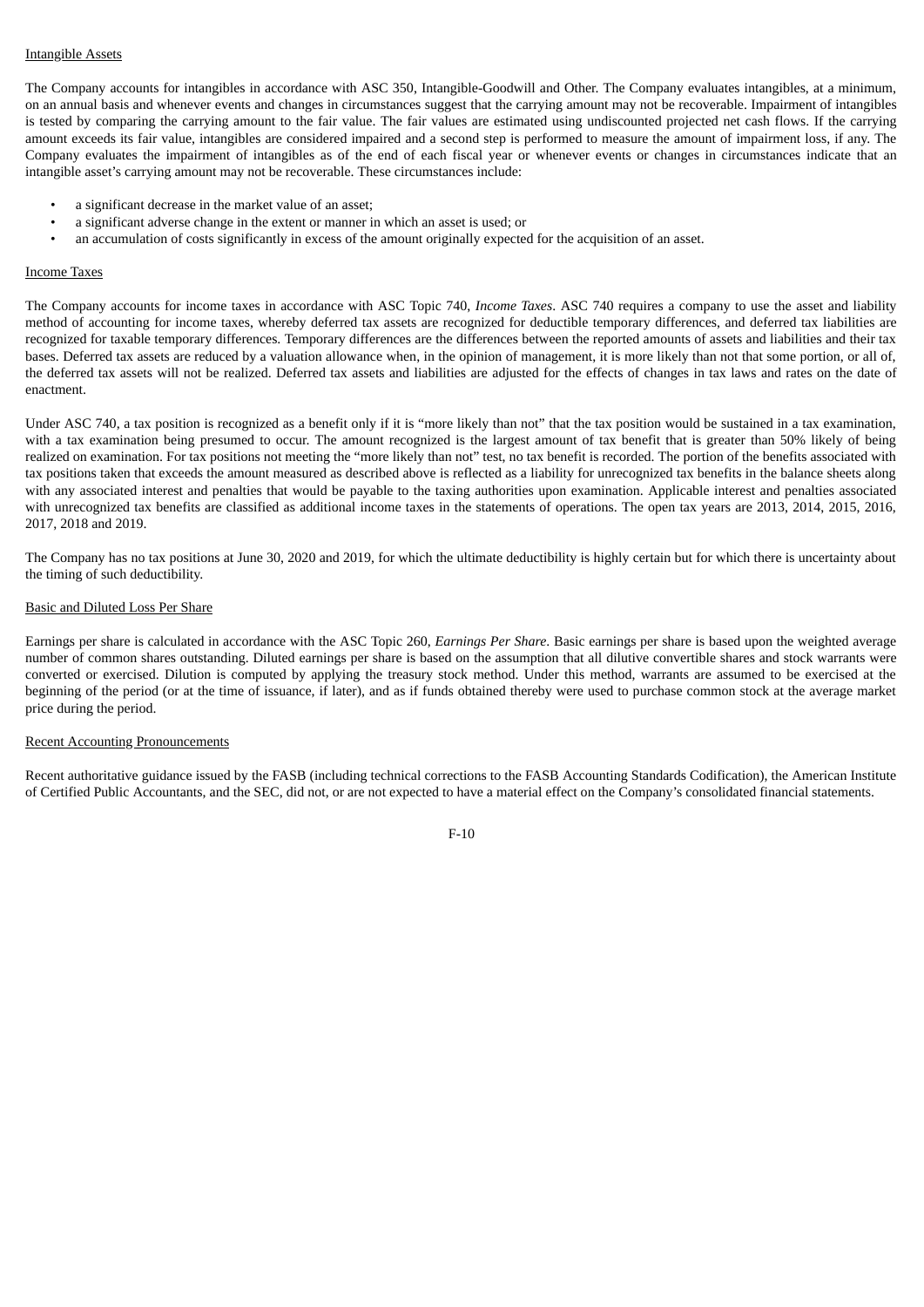# **Note 3 – Note Receivable**

In May 2017, the Company formed MYHI-AZ to acquire equipment to service the growing cannabis industry. In September 2017, the Company entered into a consulting agreement with D9 Manufacturing, "D9," to provide D9 customers with infrastructure equipment. Also in September 2017, MYHI-AZ purchased 2 intermodal grow containers from D9 to be used in a grow operation in Arizona. MYHI-AZ leased the grow containers to D9 for 3 years with the right to extend the lease for an additional 2 years. The lease began August 15, 2017. The lease provided for a monthly lease rate of \$20,000 a month and required advance payment for operating supplies and expenses. The monthly lease rate was recorded as Revenue and an Account Receivable while the advances were recorded as Other Receivable. The monthly lease payments were to commence on harvesting of the first crop. The containers were planted in October 2017 with an expected harvest in January 2018. The initial grow operation encountered a power failure which ultimately resulted in the loss of the crop. The loss of this crop resulted in a deferral of collection of the lease rental payments and the operating cost payments. The power failure highlighted electrical issues with the facility where the containers were being used and improvements to the containers that could be made. While the container improvements were made, the facility power requirement issues were never fully resolved.

Effective September 11, 2018, MYHI-AZ and D9 agreed to convert the current amount due under the operating lease, representing \$150,000 in lease payments and \$22,294 in operating expenses, into a \$135,000 note payable, (the "Note"), with a term of 3 years and interest rate of 7% per annum, and to capitalize \$35,000 for improvements to the containers. The first payment on the Note was due October 3, 2018.

In addition, and in anticipation of the resolution of the power issues at the grow facility, the Parties agreed to terminate the current lease effective March 31, 2018 and replace it with a new lease beginning July 1, 2018 with lease payments of \$5,000 per month beginning November 1, 2018. This replacement lease was terminated on March 31, 2019 as D9 was unable to successfully complete a harvest due to the ongoing power problems and a shift in the focus of their company to extraction only. The Note however remained in full force and effect.

As of June 30, 2020, the Company evaluated the collectability of the note and believes the balance of \$65,808 is collectible. D9 is current in its required Note payments.

## **Note 4 – Prepaids**

Prepaids as of June 30, 2020 and March 31, 2020, were \$5,000 and \$0, respectively. These include a \$5,000 prepayment to our director and officer for future services.

## **Note 5 – Fixed Assets**

Fixed assets consist of the following at June 30, 2020:

| <b>Extraction Equipment</b>                     | 159,667  |
|-------------------------------------------------|----------|
| Less: accumulated depreciation and amortization | (51.793) |
| Total                                           | 107.873  |

Total depreciation expense for the three months ended June 30, 2020 and 2019 was \$7,961 and \$19,711, respectively.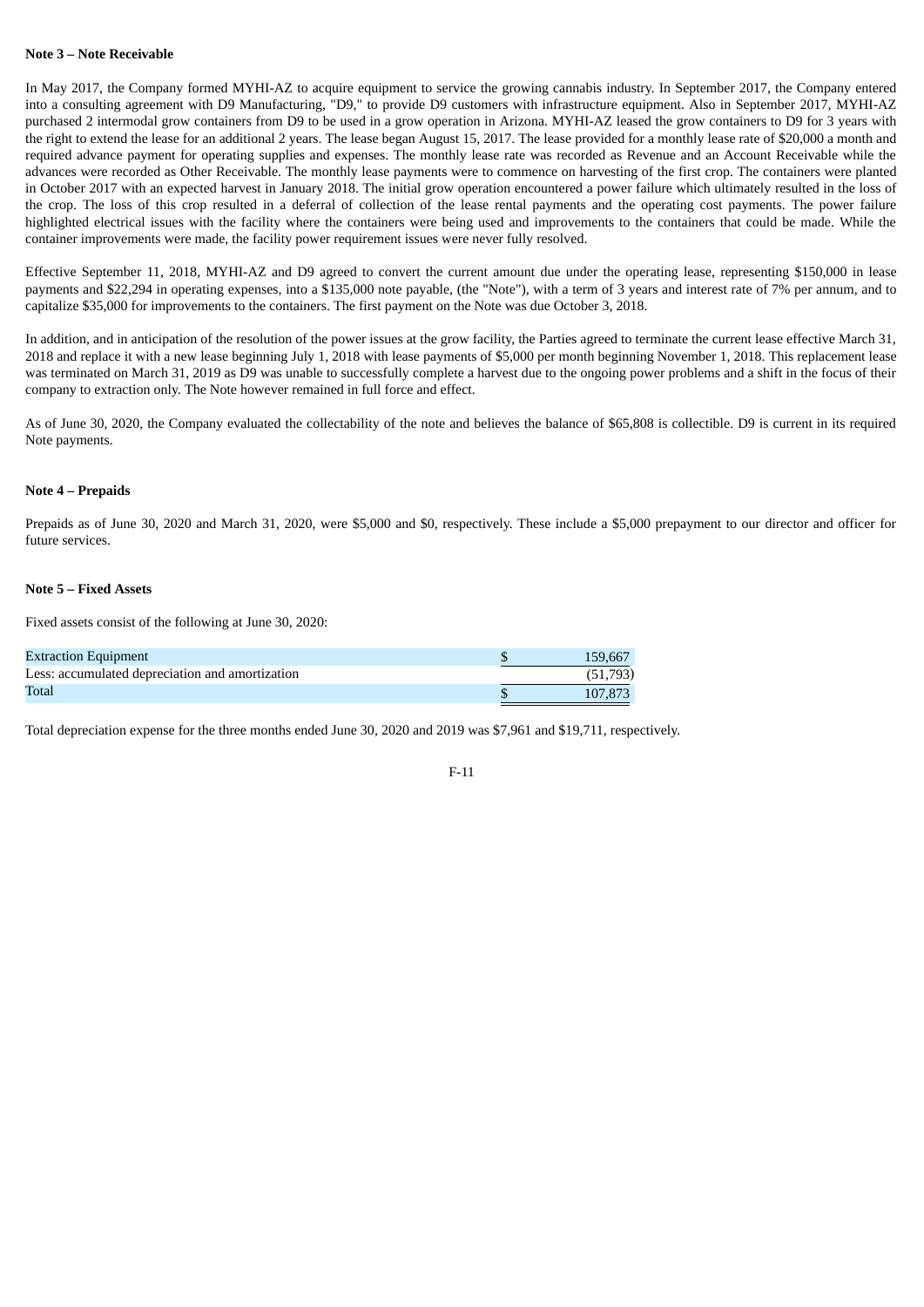## **Note 6 – Accrued liabilities**

As of June 30, 2020, total accrued liabilities consisted of \$427.

# **Note 7 – Equity**

## Preferred Stock

The Company has 250,000,000 shares of Series B preferred stock with a par value of \$0.0001 per share.

On June 9, 2017, the Company authorized up to 200,000 shares of Series B stock issuable. The shares have liquidation preference as well as 20:1 voting rights. The stated value of the shares are \$0.75 per share and are redeemable by the Company, at the Company's option, at any point after June 9, 2020 with 30 days notice for the \$0.75 per share. The shares are convertible by the Holder at \$0.075 per share at any point up until the day before they are redeemed.

On June 12, 2017, the Company issued 100,000 shares of Series B Convertible Preferred stock, par value \$0.0001, to an outside consulting firm for consulting services, valued at \$109,700, which was recorded as consulting fees in the three months ended June 30, 2017. Due to the super voting provision of the Series B Convertible Preferred stock the Company recorded a loss on valuation of the shares of \$2,084,300, the equivalent of 20,000,000 shares less the associated consulting expense of \$109,700.

These are the only shares of Series B Preferred Stock outstanding as of June 30, 2020 and March 31, 2020.

## Common Stock

During the three months ended June 30, 2020, the Company issued 11,750,000 shares of common stock for total proceeds of \$94,000.

## **Note 8 - Notes Payable**

On April 24, 2019, the Company entered in a convertible note payable in the amount of \$112,500. The Company recorded discounts of \$2,500 of debt offering costs and an original issue discount of \$10,000 on issuance. During the year ended March 31, 2020, the Company fully amortized these discounts, resulting in \$12,500 of interest expense.

The Company determined there to be an embedded derivative liability present per the criteria of ASC 815, which requires the elements of the instrument to be bifurcated. The note had conversion provisions allowing the holder to convert the note into shares of the Company at a discount, as described in the table below. The Company recorded a derivative liability of \$121,053 which was calculated at issuance (April 24, 2019) based on the amount the note could be converted into at that time, over and above the note payable.

On April 24, 2020, the convertible note payable with interest accrued in the amount of \$94,000 was settled and paid in full.

As of June 30, 2020, the value of the derivative liability was \$111,181, and the company recognized a gain on the settlement in other income section of the income statement.

On April 13, 2020, the Company had an outstanding note payable of \$50,000 due to Trilogy Capital, LLC. The note accrues 4% interest monthly and is due October 13, 2020.

#### **Note 9 - Related Party Transactions**

Effective April 1, 2017, Alan Smith assigned his consulting agreements and all future amounts due under the agreements to Evolution Equities Corp, "Evolution". Evolution is a related party due to Mr. Smith's ownership interest and positions in the company. Evolution was paid \$33,379 for the three months ended June 30, 2020. Additionally, the Company has retained KWPR Group, "KWPR", a public relations company to assist with web site maintenance, press release preparation and social network posts. KWPR is a related party as the owner Kelly Wood is wife to the CEO Mr. Alan Smith. As of June 30, 2020, the total fees paid to KWPR was \$7,500.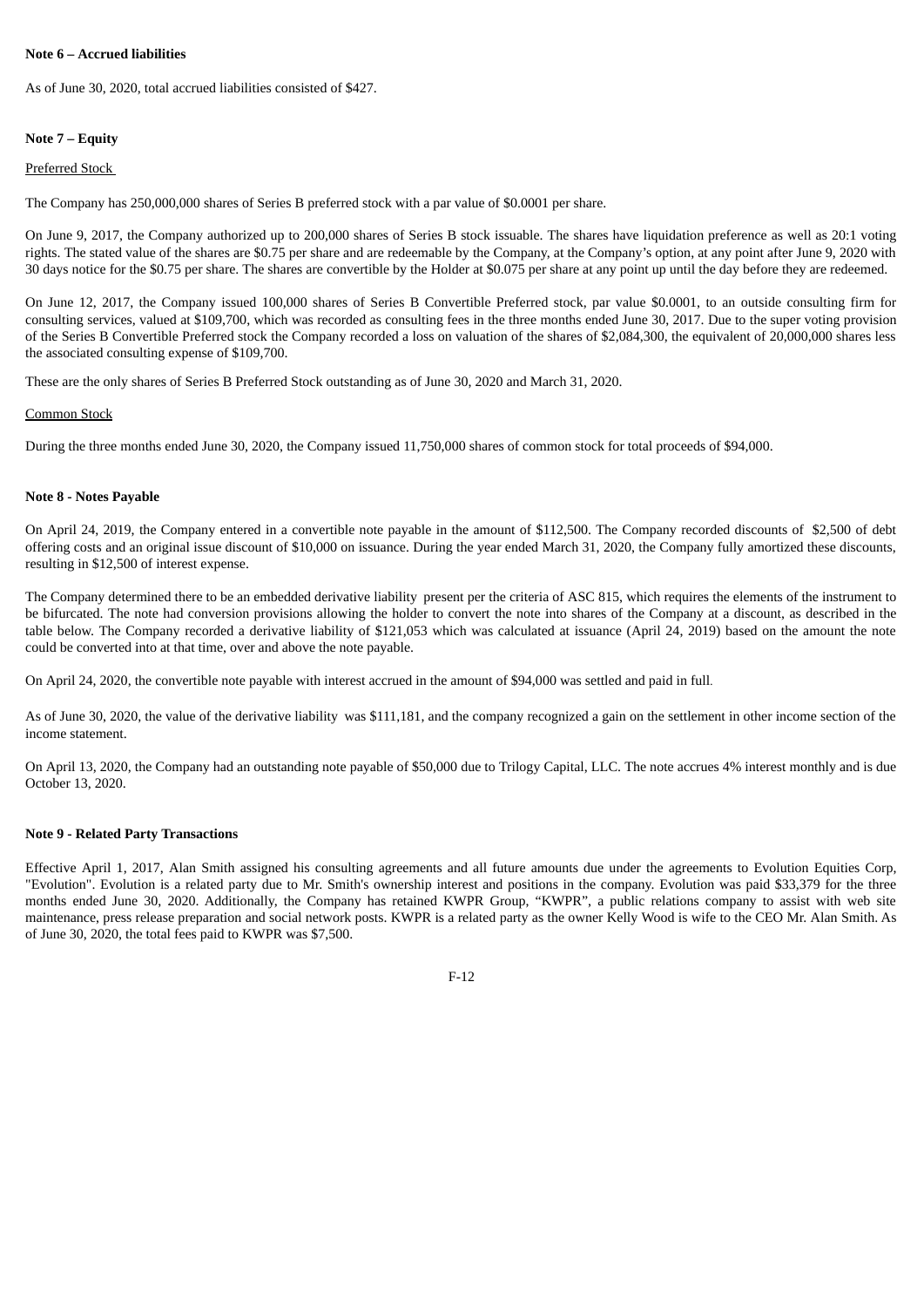# **Note 10 – Officer fees**

As of June 30, 2020, total officer fees paid were \$33,379 to the Company's CEO and Director.

# **Note 11 – Commitments and Contingencies**

None

## **Note 12 – Subsequent Events**

On September 8, 2020, Alan Smith resigned as a member of the Board of Directors of the Company and as President, Chief Executive Officer, Chief Financial Officer, Secretary and Treasurer of the Company, together with any positions with any subsidiary of the Company. There were no disagreements between the Company and Mr. Smith relative to his resignation. On September 9, 2020 Raymond Watt assumed the position of Chief Executive Officer and President of the company.

On March 8, 2021, the Company entered into an Exchange Agreement with David and Gwen Aquino

On May 8, 2020, Mountain High Acquisitions Corp, ("MYHI") and Trilogy Capital LLC ("Trilogy") entered into an Exchange Agreement (the "Exchange Agreement") pursuant to which MYHI agreed to purchase from Trilogy all of the capital stock of GPS Associates, Inc., a Delaware corporation ("GPS") in exchange (the "Exchange") for 215,250,000 restricted shares of MYHI (the "MYHI Shares"). Dr. Judy Pham is the sole member and manager of Trilogy. Dr Pham is also the sole member and manager of Alchemy Capital, LLC ("Alchemy") which owns 53,727,273 shares of the MYHI's Common Stock.

GPS is a California based company engaged in the formulation, manufacturing, branding, fulfillment and distribution of hemp-derived CBD products at its cGMP, FDA-registered facility in Santa Ana, California. GPS's team of professionals includes physiologists, chemists, herbalists and botanists committed to combining high-quality organic CBD with synergistic organic, raw herbs to produce pure, premium consumer products. All products manufactured by GPS are tested at independent, third party laboratories to prove potency and purity.

Effective May 17, 2021, Mountain High Acquisitions Corp, (the "Company"), GPS Associates, Inc. ("GPS") and Trilogy Capital (Trilogy") entered into a Rescission Agreement (the "Rescission Agreement") pursuant to which the parties thereto agreed to rescind and cancel that certain Exchange Agreement dated May 8,2020. Pursuant to the Rescission Agreement Trilogy surrendered or caused the surrender for cancellation of the Company Shares, and the Company returned to Trilogy and/or its designee the GPS Shares. The Rescission Agreement was entered into because the books and records of GPS were so deficient that the Company was unable to generate financial statements of GPS with the result that the Company in turn was unable to comply with its reporting obligations under the Securities Exchange Act of 1934 and became delinquent in its filings with the Securities and Exchange Commission. Under the Exchange Agreement, Trilogy agreed to convert an aggregate amount of \$194,000 representing advances to the Company by Trilogy into 19,400,000 restricted shares (the "Conversion Shares").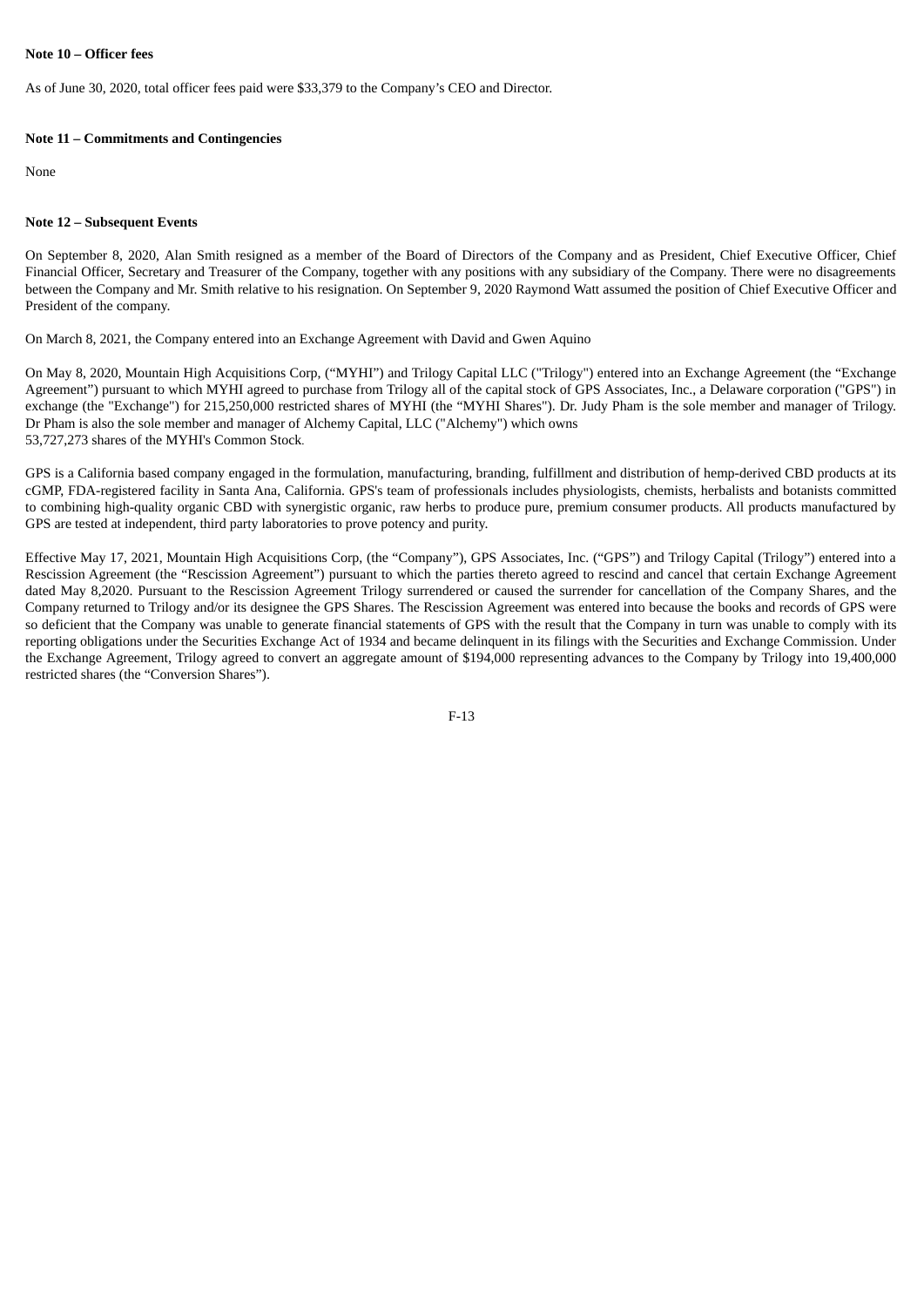**ITEM 2. MANAGEMENT'S DISCUSSION AND ANALYSIS OF FINANCIAL CONDITION OR PLAN OF OPERATION**

## **FORWARD-LOOKING STATEMENTS**

This Quarterly Report on Form 10-Q contains forward-looking statements within the meaning of Section 27A of the Securities Act of 1933, as amended (the "Securities Act") and Section 21E of the Securities Exchange Act of 1934, as amended (the "Exchange Act"). These forward-looking statements are not historical facts but rather are based on current expectations, estimates and projections. We may use words such as "anticipate," "expect," "intend," "plan," "believe," "foresee," "estimate" and variations of these words and similar expressions to identify forward-looking statements. These statements are not augrantees of future performance and are subject to certain risks, uncertainties and other factors, some of which are bevond our control, are difficult to predict and could cause actual results to differ materially from those expressed or forecasted. You should read this report completely and with the understanding that actual future results may be materially different from what we expect. The forward-looking statements included in this report are made as of the date of this report and should be evaluated with consideration of any changes occurring after the date of this Report. We will not update forward-looking statements even though our situation may change in the future and we assume no obligation to update any forward-looking statements, *whether as a result of new information, future events or otherwise.*

## **BUSINESS OPERATIONS**

Prior to January 1, 2020, the Company was in the business of providing infrastructure assets to licensed producers, processors and retailers engaged in the cannabis industry. Due to the restrictive regulatory and operational challenges the Company faced in that business it was decided to pivot away from cannabis and instead focus on opportunities in the hemp industry. The Company plans to acquire assets such as equipment, real estate and operating entities engaged in hemp related activities and to repurpose its existing assets for use in hemp operations.

In May 2017, the Company formed MYHI-AZ to acquire equipment to service the growing cannabis industry. In September 2017, the Company entered into a consulting agreement with D9 Manufacturing, "D9," to provide D9 customers with infrastructure equipment. Also, in September 2017, MYHI-AZ purchased 2 intermodal grow containers from D9 to be used in a grow operation in Arizona. MYHI-AZ leased the grow containers to D9 for 3 years with the right to extend the lease for an additional 2 years. The lease began August 15, 2017. The lease provided for a monthly lease rate of \$20,000 a month and required advance payment for operating supplies and expenses. The monthly lease rate was recorded as Revenue and an Account Receivable while the advances were recorded as Other Receivable. The monthly lease payments were to commence on harvesting of the first crop. The containers were planted in October 2017 with an expected harvest in January 2018. The initial grow operation encountered a power failure which ultimately resulted in the loss of the crop. The loss of this crop resulted in a deferral of collection of the lease rental payments and the operating cost payments. The power failure highlighted electrical issues with the facility where the containers were being used and improvements to the containers that could be made. The container improvements and facility power requirement issue took months to resolve.

Effective June 5, 2018, MYHI-AZ and D9 agreed to convert the current amount due under the operating lease, representing \$150,000 in lease payments and \$22,294 in operating expenses, into a \$135,000 note payable, (the "Note"), with a term of 3 years and interest rate of 7% per annum, and to capitalize \$35,000 for improvements to the containers. The first payment on the Note was due October 3, 2018. The Parties also agreed to terminate the current lease effective March 31, 2018 and replace it with a new lease beginning July 1, 2018 with lease payments of \$5,000 per month beginning November 1, 2018. This replacement lease was terminated on March 31, 2019 as D9 was unable to successfully complete a harvest. due to the ongoing power problems and a shift in the focus of their company to extraction only. The Note however remains in full force and effect. During the three month period ended June 30, 2019, the Company decided to sell the containers to generate capital to finance its own change in focus to extraction. On August 20, 2019, the Company completed the sale of the containers for proceeds of \$100,000.

On August 18, 2018, the Company entered into an Exchange Agreement (the "Exchange Agreement") with Alchemy Capital LLC ("Alchemy") pursuant to which Alchemy, the sole shareholder of One Lab Co ("Labco"), agreed to exchange 100% of the capital stock of Labco for 88,000,000 restricted shares of the Company (the "MYHI Shares"). The Exchange Agreement called for the issuance of 20,000,000 MYHI Shares at Closing and 68,000,000 MYHI Shares after certain equipment under order by Labco at the time (the "Equipment") was delivered pursuant to a Lease Agreement (the "Lease") between Labco and Workforce Labor Solutions, LLC ("the Lessee") . The Equipment consists of a state-of-the-art intermodal extraction laboratory, engineered and designed specifically for processing cannabis. The Lease calls for monthly payments of \$25,000 and has a five year term commencing November 1, 2018 with an option to renew for a second five year term. As of March 31, 2020, the Lessee was in arrears on the lease. The Company has been in constant discussion with the Lessee regarding this delinquency and hopes to resolve the matter before the end of the current quarter.

In conjunction with the acquisition of One Lab Co and its tangible assets including the Equipment and the Lease, the Company also acquired intangible assets such as industry relationships, access to capital resources and acquisition opportunities. These intangible assets were classified as Goodwill. MYHI issued the 88,000,000 shares of restricted common stock in accordance with the terms of the Exchange Agreement and recorded the acquisition of the Equipment at a cost value of \$159,666 and Goodwill of \$4,605,134. As of March 31, 2019, the intangible asset was fully impaired.

16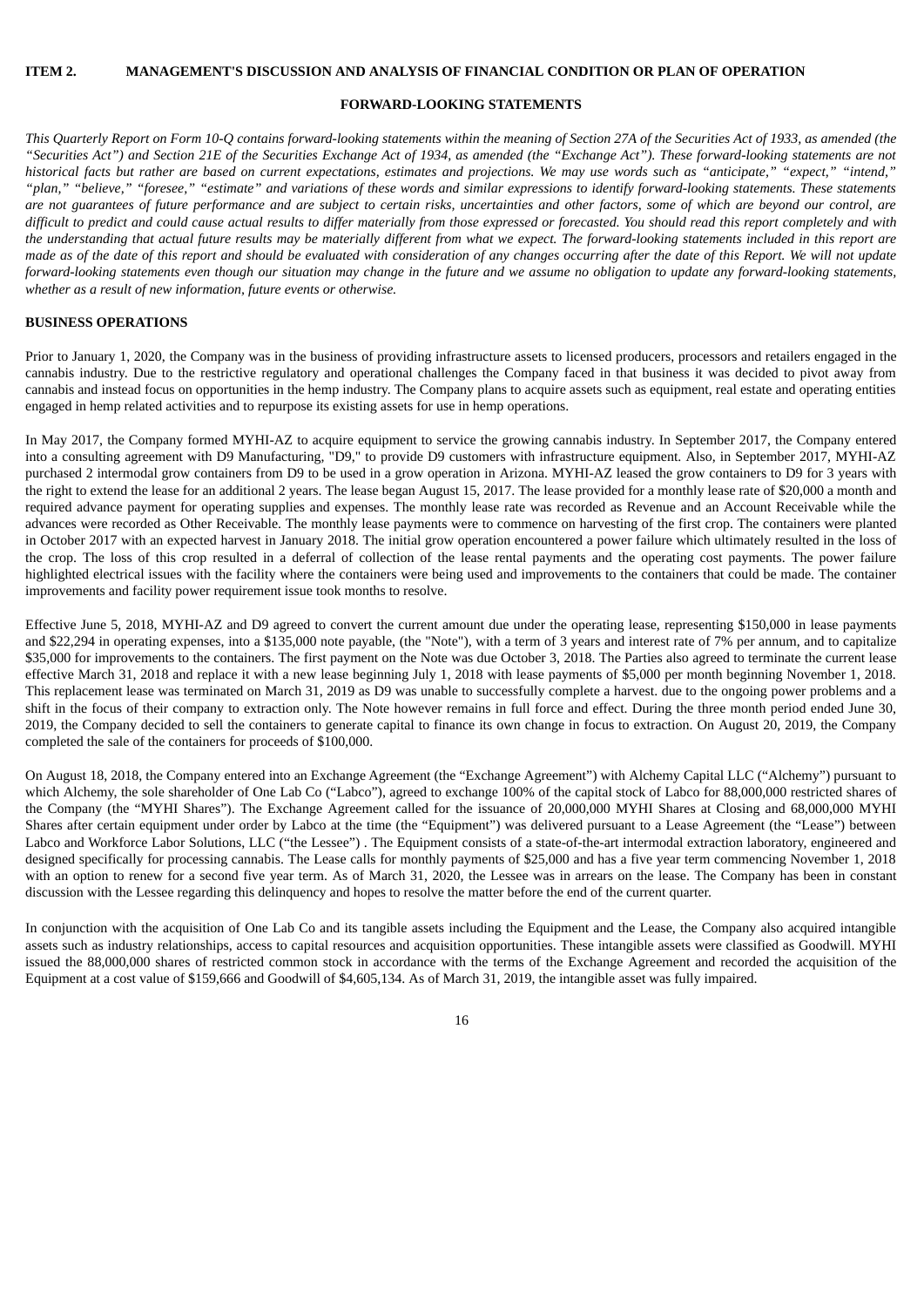# **RESULTS OF OPERATIONS**

#### *Working Capital*

|                                  | As of June 30, 2020 |
|----------------------------------|---------------------|
| <b>Total Current Assets</b>      | 55.495              |
| <b>Total Current Liabilities</b> | (95.122)            |
| <b>Working Capital (Deficit)</b> | (39,627             |

### *Cash Flows*

|                                                | Three months Ended |               |
|------------------------------------------------|--------------------|---------------|
|                                                |                    | June 30, 2020 |
| Cash Flows from (used in) Operating Activities |                    | (52, 388)     |
| Cash Flows from (used in) Investing Activities |                    |               |
| Cash Flows from (used in) Financing Activities |                    | 50,000        |
| Net Increase (decrease) in Cash during period  |                    | (2,388)       |

## *Operating Revenues*

## *Three Months Ended June 30, 2020 Compared to Three Months Ended June 30, 2019*

During the three months ended June 30, 2020, the Company recorded no revenue compared to \$86,875 revenue for the three months ended June 30, 2019. The revenue in the three months ended June 30, 2020 was for lease revenue.

#### *Operating Expenses and Net Loss*

#### *Three Months Ended June 30, 2020 Compared to Three Months Ended June 30, 2019*

In prior years, the Company was in the business of providing infrastructure assets to licensed producers, processors and retailers engaged in the cannabis industry. Due to the restrictive regulatory and operational challenges the Company faced in that business it was decided to pivot away from cannabis and instead focus on opportunities in the hemp industry. The Company plans to acquire assets such as equipment, real estate and operating entities engaged in hemp related activities and to repurpose its existing assets for use in hemp operations. For these reasons, there has been a change in our operating expense, and net loss.

The net loss for the three months ended June 30, 2020, was \$6,087, compared to a net loss of \$101,247 for the three months ended June 30, 2019. The primary reason for the decrease in net loss was in 2019 the Company had incurred higher operating expenses.

The net loss for the three months ended June 30, 2020 consisted of \$33,379 director fees, \$7,961 for depreciation expense, \$47,817 for professional fees, and \$27,846 for selling, general and administrative expense. Furthermore, the Company recognized interest expense of \$1,050, a gain of \$111,181 of derivative liability and other income of \$785.

The net loss for the three months ended June 30, 2019 consisted of depreciation of \$19,711, director fees of \$22,500, professional fees of \$33,643 and \$11,085 for selling general and administrative expense. Furthermore, interest expense of \$3,135, debt discount expense of \$12,500 offset by other income of \$1,327.

#### *Liquidity and Capital Resources*

At June 30, 2020, the Company's cash balance and total assets were \$3,154 and \$181,836, respectively.

At June 30, 2020, the Company had total liabilities of \$95,122, consisting of \$44,369 in accounts payable, \$326 in accounts payable related party, \$427 in related party accrued liabilities, and \$50,000 in notes payable, related party.

As at June 30, 2020, the Company had a working capital deficit of \$39,627.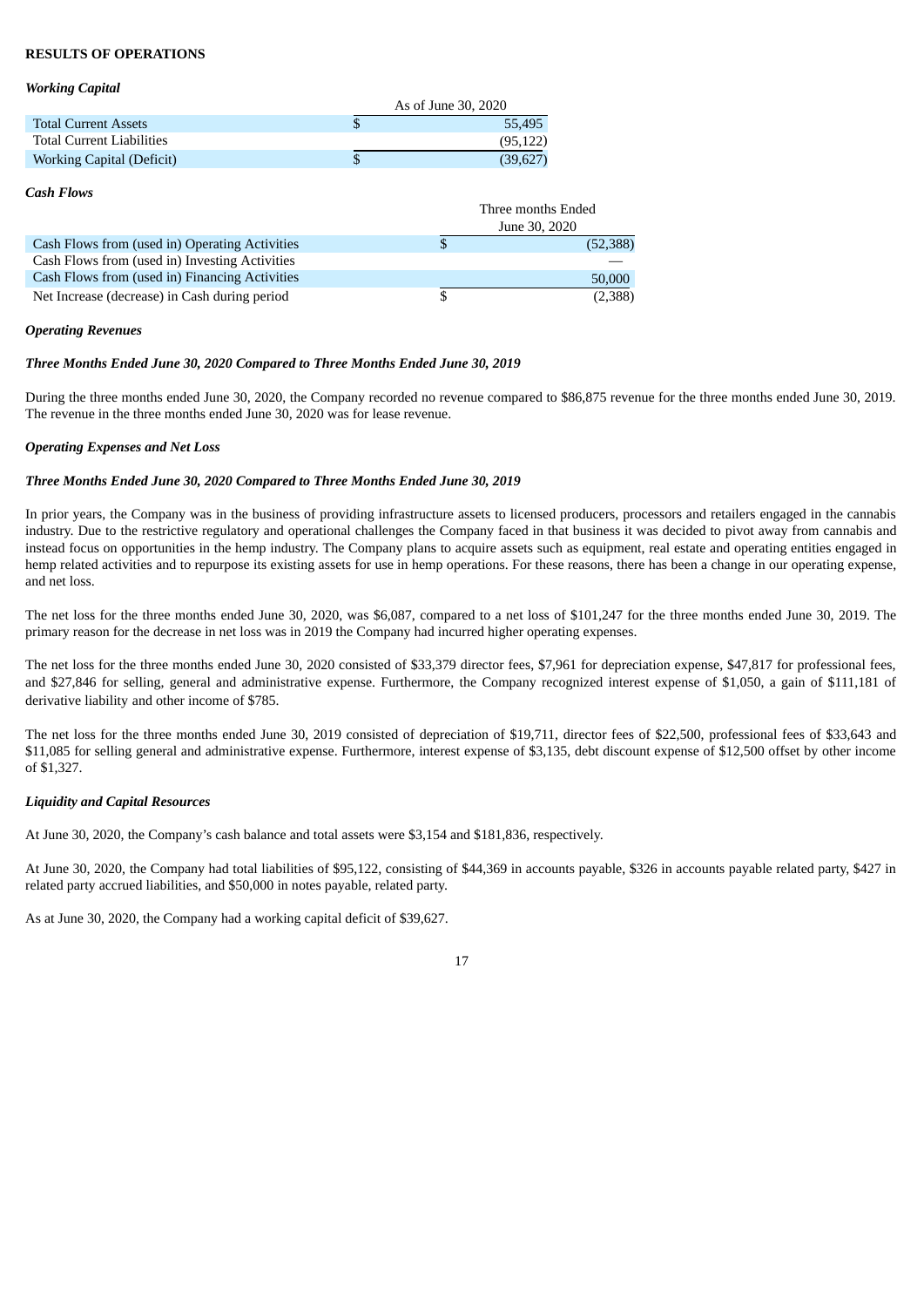#### *Cashflow used in Operating Activities*

During the three-month period ended June 30, 2020, the Company used \$52,388 of cash for Operating Activities compared to cash used for operating activities of \$72,134 for the three months ended June 30, 2019.

Cash used for operations for the three-month period ended June 30, 2020 were our loss of \$6,087 offset by depreciation of \$7,962, an increase in account payable of \$39,895, a decrease in accounts payable related party of \$21, a decrease of \$427 in accrued liability related party, a decrease of \$111,181 in derivative liability, increase in other receivables of \$7,553, a decrease of \$2,500 in prepaids, a decrease of \$5,652 in deposits and interest expense of \$870.

Cash used for operations for the three-month period ended June 30, 2019, were our loss of \$101,247 offset by depreciation of \$19,711, and \$12,500 in original issued discount, a decrease in account payable of \$17,412, an increase in other receivables of \$11,179, an increase in interest expense of \$3,315.

#### *Cashflow used in Investing Activities*

Cash provided by investing activities was \$0 compared to \$50,0000 for the three months ended June 30, 2019.

#### *Cashflow from Financing Activities*

During the three-month period ended June 30, 2020, the Company obtained \$0 of cash in financing activities compared to cash used by financing activities of \$50,000 for the three months ended June 30, 2019.

#### *Going Concern*

We have not attained profitable operations and are dependent upon obtaining financing to pursue any extensive acquisitions and activities. No assurance can be given as to the availability of financing or on the terms thereof. For these reasons, our auditors stated in their report on our audited financial statements that they have substantial doubt that we will be able to continue as a going concern.

#### *Off-Balance Sheet Arrangements*

We have no significant off-balance sheet arrangements that have or are reasonably likely to have a current or future effect on our financial condition, changes in financial condition, revenues or expenses, results of operations, liquidity, capital expenditures or capital resources that are material to stockholders.

#### *Future Financings*

We will continue to rely on equity sales of our common shares and advances from our majority stockholders in order to continue to fund our business operations. Issuances of additional shares will result in dilution to existing stockholders. There is no assurance that we will achieve any additional sales of the equity securities or arrange for debt or other financing to fund our operations and other activities.

#### *Critical Accounting Policies*

Our financial statements and accompanying notes have been prepared in accordance with United States generally accepted accounting principles applied on a consistent basis. The preparation of financial statements in conformity with U.S. generally accepted accounting principles requires management to make estimates and assumptions that affect the reported amounts of assets and liabilities, the disclosure of contingent assets and liabilities at the date of the financial statements and the reported amounts of revenues and expenses during the reporting periods.

We regularly evaluate the accounting policies and estimates that we use to prepare our financial statements. A complete summary of these policies is included in the notes to our financial statements. In general, management's estimates are based on historical experience, on information from third party professionals, and on various other assumptions that are believed to be reasonable under the facts and circumstances. Actual results could differ from those estimates made by management.

#### *Contractual Obligations*

We are a smaller reporting company as defined by Rule 12b-2 of the Securities Exchange Act of 1934 and are not required to provide the information under this item.

## *Recently Issued Accounting Pronouncements*

The Company has implemented all new accounting pronouncements that are in effect. These pronouncements did not have any material impact on the financial statements unless otherwise disclosed, and the Company does not believe that there are any other new accounting pronouncements that have been issued that might have a material impact on its financial position or results of operations.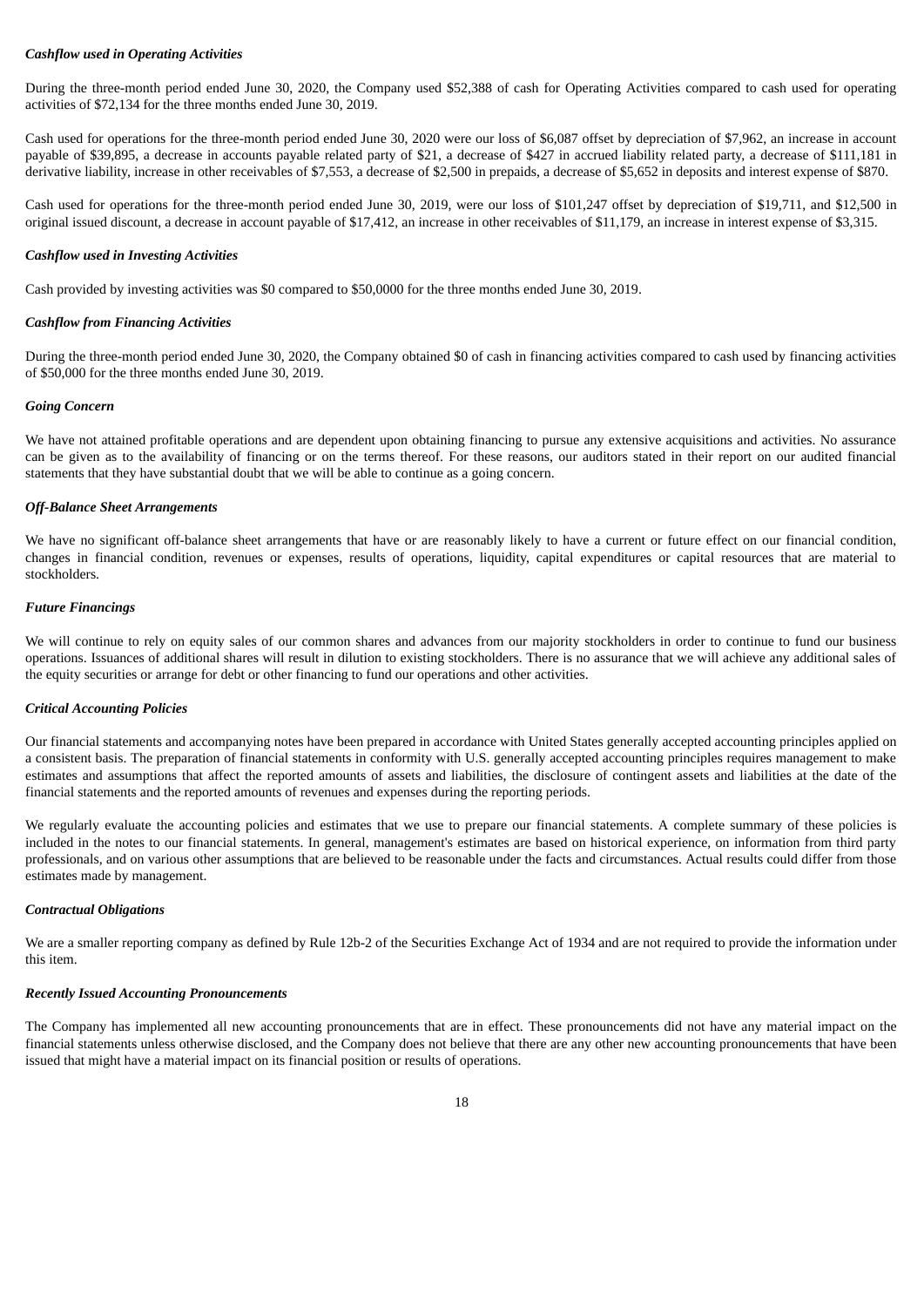### **ITEM 3. QUANTITATIVE AND QUALITATIVE DISCLOSURES ABOUT MARKET RISK**

We are a smaller reporting company as defined by Rule 12b-2 of the Securities Exchange Act of 1934 and are not required to provide the information under this item.

# **ITEM 4. CONTROLS AND PROCEDURES**

## *Disclosure Controls and Procedures*

Based on an evaluation as of the date of the end of the period covered by this report, our Chief Executive Officer and Chief Financial Officer conducted an evaluation of the effectiveness of the design and operation of our disclosure controls and procedures, as required by Exchange Act Rule 13a-15. Based on that evaluation, our Chief Executive Officer and Chief Financial Officer concluded that our disclosure controls and procedures were effective as of June 30, 2020, to ensure that information required to be disclosed by us in the reports that we file or submit under the Exchange Act is recorded, processed, summarized and reported within the time periods specified by the SEC's rules and forms.

Disclosure controls and procedures are controls and other procedures that are designed to ensure that information required to be disclosed in our reports filed or submitted under the Exchange Act is recorded, processed, summarized and reported, within the time periods specified in the SEC's rules and forms. Disclosure controls and procedures include, without limitation, controls and procedures designed to ensure that information required to be disclosed in our reports filed under the Exchange Act is accumulated and communicated to management, including our Chief Executive Officer and our Chief Financial Officer, to allow timely decisions regarding required disclosure.

#### *Management's Report on Internal Control Over Financial Reporting*

Our management is responsible for establishing and maintaining adequate control over financial reporting (as defined in Rule 13a-15(f) promulgated under the Exchange Act. Our management assessed the effectiveness of our internal control over financial reporting as of June 30, 2020. In making this assessment management conducted an evaluation of the effectiveness of our internal control over financial reporting based on the criteria in Internal Control-Integrated Framework issued by the Committee of Sponsoring Organizations of the Treadway Commission (2013) (COSO). Our management has concluded that, as of June 30, 2020, our internal control over financial reporting is effective based on these criteria.

#### *Changes in Internal Control and Financial Reporting*

There has been no change in our internal control over financial reporting identified in connection with our evaluation we conducted of the effectiveness of our internal control over financial reporting as of June 30, 2020, that occurred during our third fiscal quarter that has materially affected, or is reasonably likely to materially affect, our internal control over financial reporting.

This quarterly report does not include an attestation report of the Company's registered public accounting firm regarding internal control over financial reporting. Management's report was not subject to attestation by the Company's registered public accounting firm pursuant to temporary rules of the SEC that permit the Company to provide only management's report in this annual report.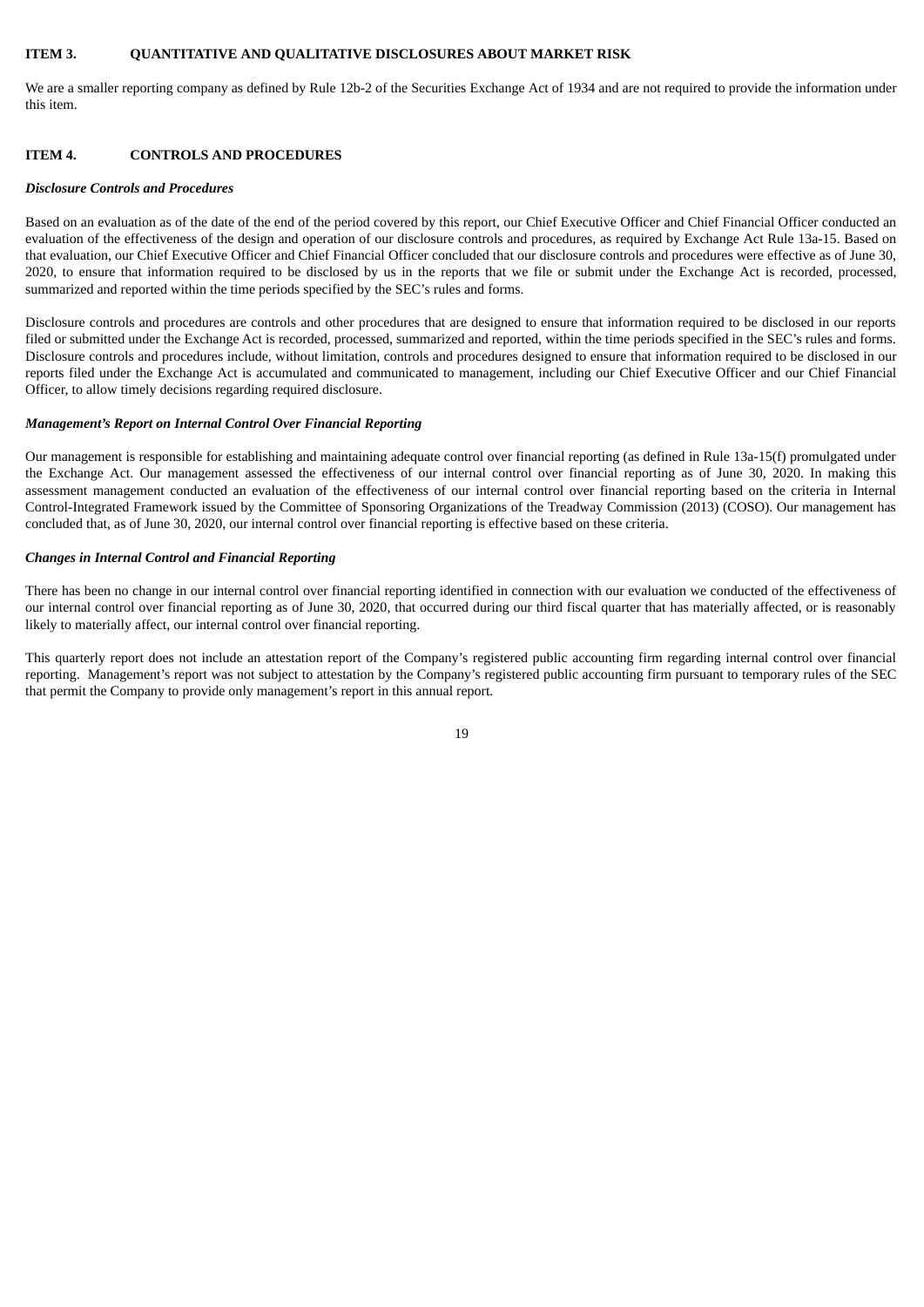## **PART II—OTHER INFORMATION**

### **ITEM 1. LEGAL PROCEEDINGS**

We know of no material, existing or pending legal proceedings against our Company, nor are we involved as a plaintiff in any material proceeding or pending litigation. There are no proceedings in which our director, officer or any affiliates, or any registered or beneficial shareholder, is an adverse party or has a material interest adverse to our interest.

#### **ITEM 1A. RISK FACTORS**

We are a smaller reporting company as defined by Rule 12b-2 of the Exchange Act and are not required to provide the information required under this item.

# **ITEM 2. UNREGISTERED SALES OF EQUITY SECURITIES AND USE OF PROCEEDS.**

None.

# **ITEM 3. DEFAULTS UPON SENIOR SECURITIES**

None.

## **ITEM 4. MINE SAFETY DISCLOSURES**

Not applicable.

# **ITEM 5. OTHER INFORMATION**

None.

# **ITEM 6. EXHIBITS**

**Exhibits.** The following is a complete list of exhibits filed as part of this Form 10-Q. Exhibit numbers correspond to the numbers in the Exhibit Table of Item 601 of Regulation S-K.

- **31.1** Certification of Chief Executive Officer and Chief Financial Officer pursuant to Rule 13a–14(c) and 15d-14(a) of the Securities Exchange Act of 1934 as adopted pursuant to Section 302 of the Sarbanes-Oxley Act of 2002
- **32.1** Certification of Chief Executive Officer and Chief Financial Officer pursuant to 18 U.S.C. Section 1350 as adopted Pursuant to Section 906 of the Sarbanes-Oxley Act of 2002

20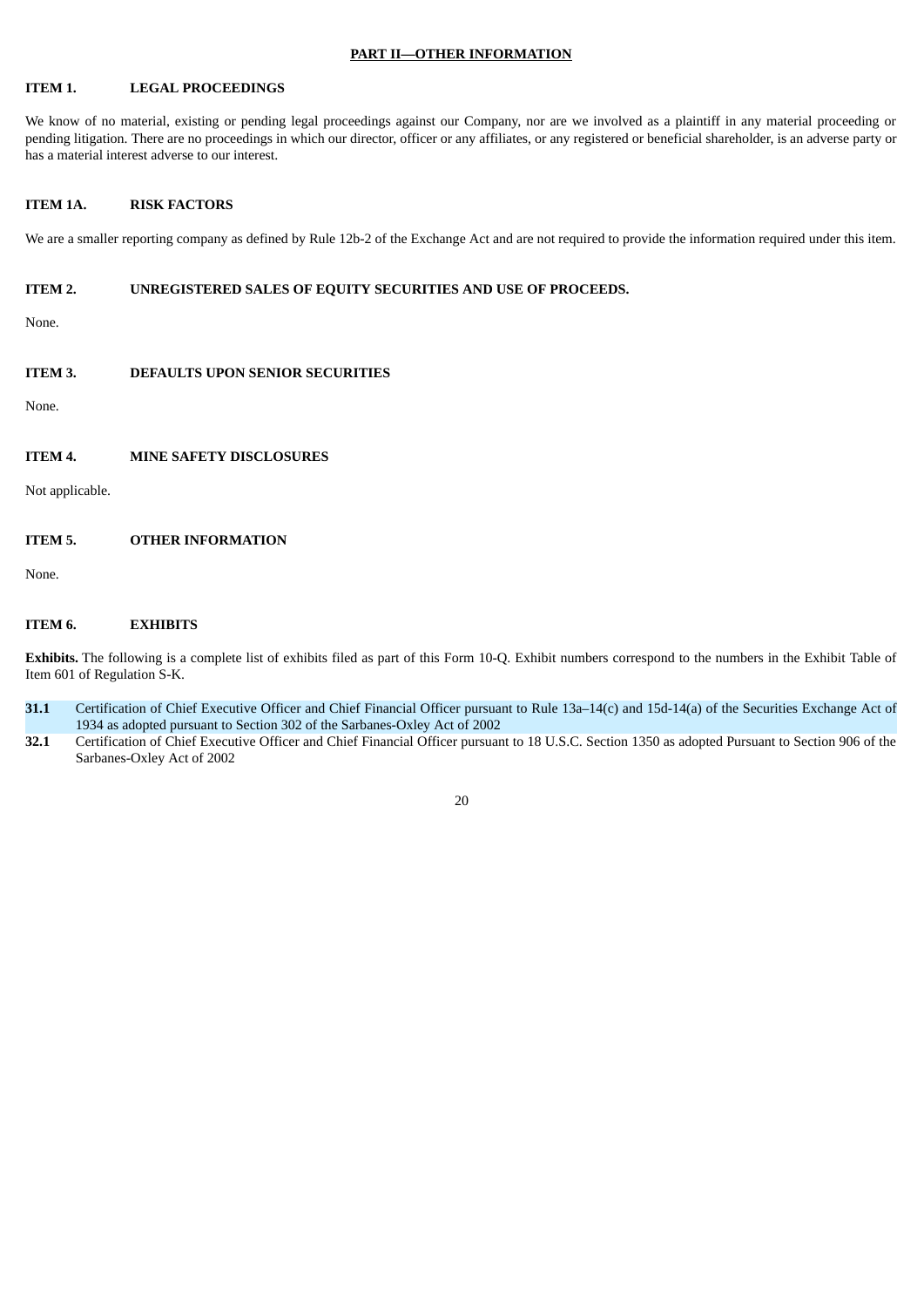# **SIGNATURES**

Pursuant to the requirements of the Securities Exchange Act of 1934, the Company caused this report to be signed on its behalf by the undersigned, thereunto duly authorized.

# **MOUNTAIN HIGH ACQUISITIONS CORP.**

Dated: August 13, 2021 */s/ Raymond Watt*

By: Raymond Watt, Chief Executive Officer and Chief Financial Officer (Principal Financial Officer)

21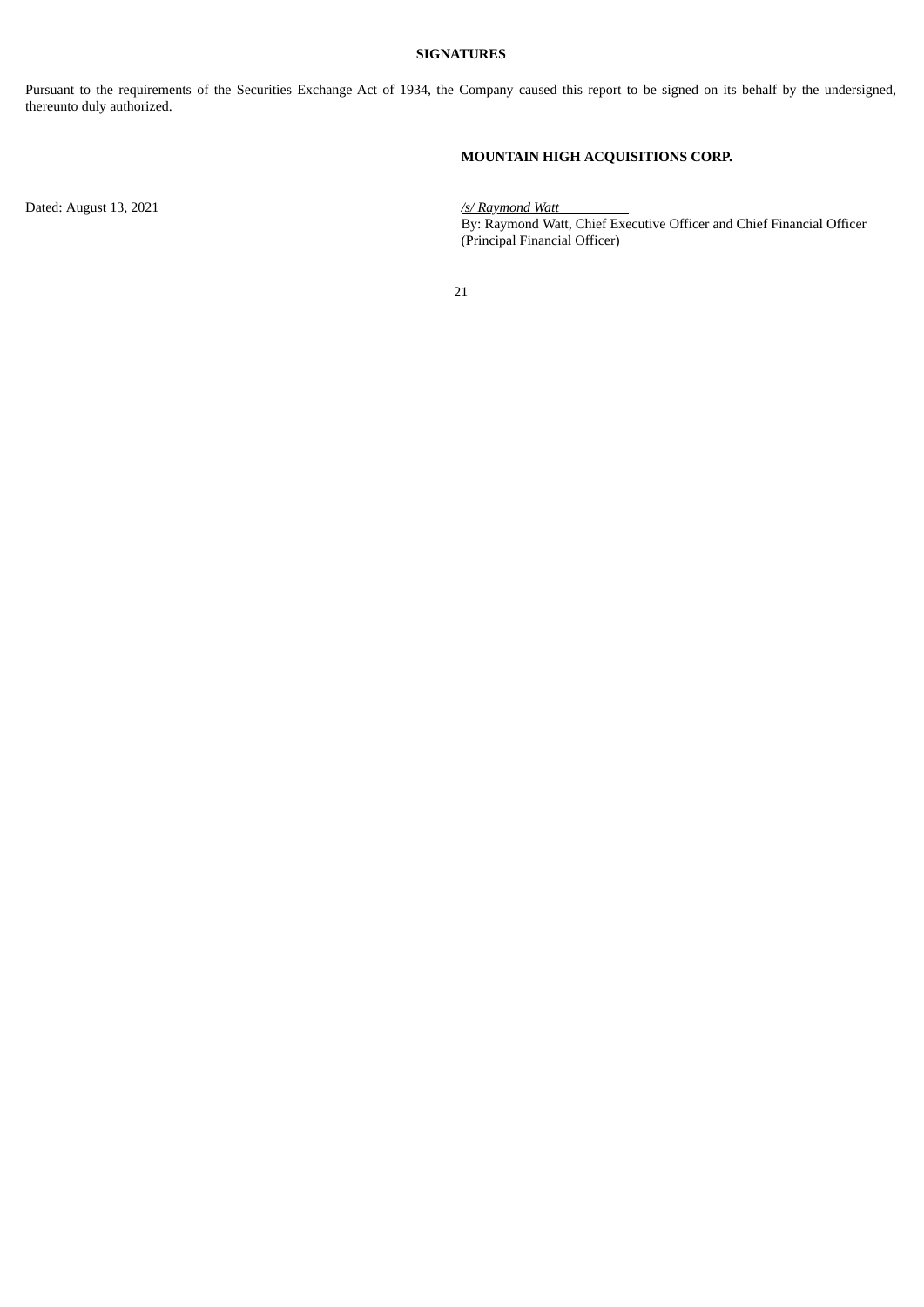## **CERTIFICATION**

I, Raymond Watt, certify that:

- 1. I have reviewed this Quarterly Report on Form 10-Q of Mountain High Acquisitions Corp. (the "Company");
- 2. Based on my knowledge, this report does not contain any untrue statement of a material fact or omit to state a material fact necessary to make the statements made, in light of the circumstances under which such statements were made, not misleading with respect to the period covered by this report;
- 3. Based on my knowledge, the financial statements, and other financial information included in this report, fairly present in all material respects the financial condition, results of operations and cash flows of the Company as of, and for, the periods presented ire this report;
- 4. I am responsible for establishing and maintaining disclosure controls and procedures (as defined in Exchange Act Rules 13a-15(e) and 15d-15(e)) and internal control over financial reporting (as defined in Exchange Act Rules 13a-15(f) and 15d-15(f)) for the Company and have:
	- a. Designed such disclosure controls and procedures, or caused such disclosure controls and procedures to be designed under our supervision, to ensure that material information relating to the Company, including its consolidated subsidiaries, is made known to us by others within those entities, particularly during the period in which this report is being prepared;
	- b. Designed such internal control over financial reporting, or caused such internal control over financial reporting to be designed under our supervision, to provide reasonable assurance regarding the reliability of financial reporting and the preparation of financial statements for external purposes in accordance with generally accepted accounting principles;
	- c. Evaluated the effectiveness of the Company's disclosure controls and procedures and presented in this report our conclusions about the effectiveness of the disclosure controls and procedures, as of the end of the period covered by this report based on such evaluation; and
	- d. Disclosed in this report any change in the Company's internal control over financial reporting that occurred during the Company's most recent fiscal quarter (the Company's fourth fiscal quarter in the case of an annual report) that has materially affected, or is reasonably likely to materially affect, the Company's internal control over financial reporting; and
- 5. I have disclosed, based on our most recent evaluation of internal control over financial reporting, to the Company's auditors and the audit committee of the Company's board of directors (or persons performing the equivalent functions):
	- a. All significant deficiencies and material weaknesses in the design or operation of internal control over financial reporting which are reasonably likely to adversely affect the Company's ability to record, process, summarize and report financial information; and
	- b. Any fraud, whether or not material, that involves management or other employees who have a significant role in the Company's internal control over financial reporting.

Date: August 13, 2021 */s/ Raymond Watt*

By: Raymond Watt, Chief Executive Officer and Chief Financial Officer (Principal Financial Officer)